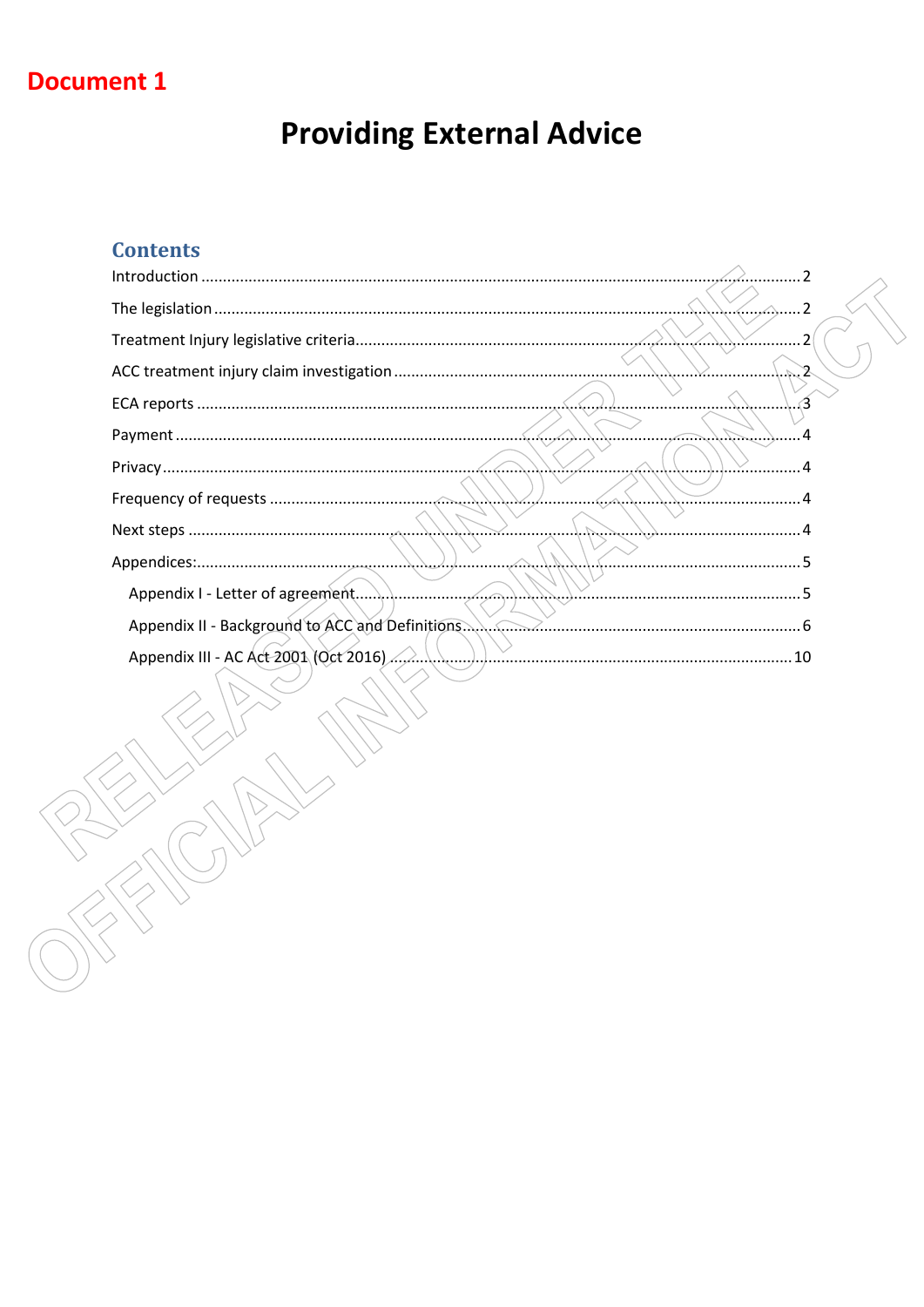## **Introduction**

In New Zealand the right to take action for injury caused by accident (or injury caused by treatment) has been replaced by the comprehensive cover provided by ACC. The impact of treatment injury falls on patient, while the monetary costs of cover are borne largely by taxpayers and earners.

To maintain a consistent and fair approach to treatment injury claims ACC draws on assistance from expert advisers both in-house and externally. High quality expert clinical advice is important in ensuring all claims for injury caused by treatment are assessed on their merits and considered fairly within the bounds of the AC Act. Reports from experts assist ACC in making decisions on claims and in deciding whether to notify relevant authorities of a risk of harm to the public, so assisting practitioners to learn from such events.

Providing external clinical advice involves providing a specialist opinion on the papers. We send a request letter (see example in appendix); usually with a brief synopsis of the basis of the claim and some questions that we need answered. Along with the letter; the expert clinical assessor ((ECA) is provided with relevant clinical records, and a purchase order number to quote when invoicing ACC.

## **The legislation**

This provides the framework under which we consider claims for cover. We do not expect the external clinical advisor (ECA) to apply or refer to the legislation, as that is ACC's role, however it is probably useful for you to have an understanding of the legislative criteria for treatment injury:

## **Treatment Injury legislative criteria**

In brief we need to determine:

- whether treatment was provided by a registered health professional or at the direction of a registered health professional
- whether there is a personal injury (and not just symptoms)
- whether the personal injury is caused by treatment
- whether the physical injury was a necessary part of treatment or an ordinary consequence of treatment taking in to account all the circumstances of treatment, including:
	- the person's underlying health condition at the time of treatment: (underlying condition may or may not be relevant to an injury) and
	- $\circ$  the clinical knowledge at the time of treatment (for example what is clinical knowledge now may not have been known at the time treatment was given)
- whether the injury is wholly or substantially caused by an underlying condition
- whether the client unreasonably withheld their consent to undergo treatment
- whether the injury is solely attributable to a resource allocation decision

## **ACC treatment injury claim investigation**

Once a treatment injury claim is lodged with ACC, we follow a process of establishing the basis of the claim from the client's perspective; we obtain a completed ACC2152 (Treatment Injury Claim form), relevant clinical reports and records and then in complex cases we request relevant external clinical advice from an advisor of the appropriate speciality/ies. In cases where there is potentially a failure to treat /failure to treat in a timely manner, we will seek ECA from a peer of whoever provided the treatment (or failed to provide the treatment). In addition, we may seek additional ECA to assist our understanding about the nature of the person's underlying health condition. An example of this,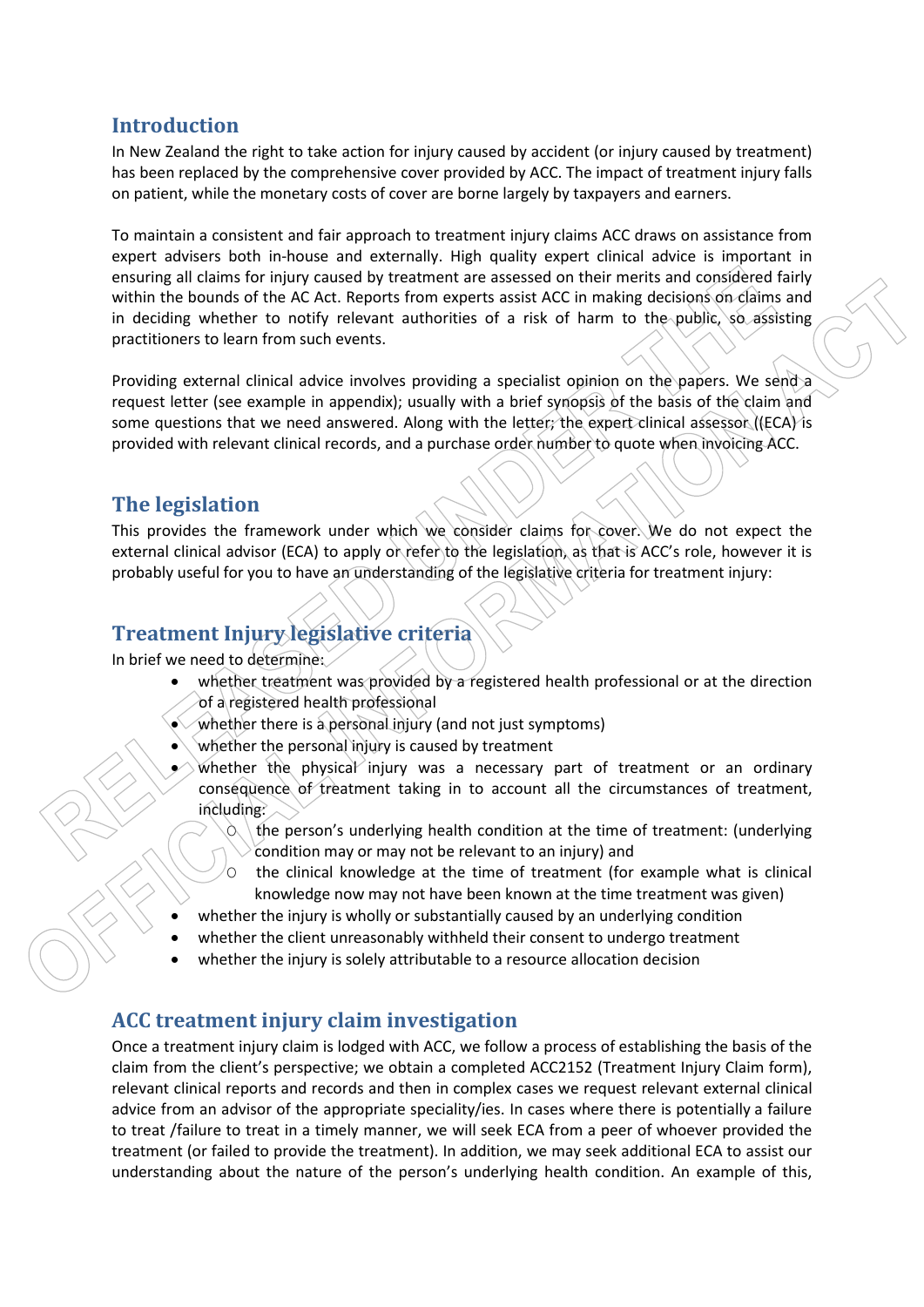with birth injury claims, we may seek an ECA report from a midwife, obstetrician and gynaecologist and a paediatrician.

The treatment injury cover specialists have the delegation to determine cover on treatment injury claims. They all have clinical backgrounds in various fields (nurses, midwives, pharmacists, physiotherapists and doctors). Our team managers have clinical backgrounds and they validate the cover decision once it is made. All claims are presented to a peer review panel to ensure there is consistency and robustness of the cover decision. For really complex/high cost/high risk claims; we put these claims to Complex Claims Panel. Panel comprises an ACC senior medical advisor, a treatment injury medical advisor, team manager for cover and technical advisory (Chair), a representative from legal services and a communications manager.

## **ECA reports**

In essence our Cover Specialists use specialist advice to **inform** their decision on whether a claim does or does not meet the legislative criteria for treatment injury or consequential injury cover (consequential injury cover is where the person has a covered ACC claim, they receive treatment for this covered injury and as a result of that treatment sustain another injury). It is not your role to decide if a claim did or did not meet the criteria for cover; your report would be used to assist us in understanding the clinical aspects of the claim to enable us to make a decision.

A writing guide used by our medical advisors is available as a useful resource for you. Also appended to this document is a copy of the letter that would come to you when we seek your advice. Your advice report can be emailed to the requesting cover specialist with an email address like this firstname.lastname@acc.co.nz We will provide you with feedback and at times may seek clarification if needing to understand an aspect of your report. This is not a challenge to your clinical knowledge; it is simply ACC seeking to understand all the clinical aspects of the claim as we apply the legislative criteria.

From our external clinical advisors we need:

- $\overline{6000}$  detailed advice; that gives regard to the particulars of a claim; advice of a general nature is difficult to rely on in a medico-legal context.
- A report that provides sound and relevant references to support the content carries weight; for example guidelines for practice should be relevant to the time the treatment was provided. Likewise any reference material should also be relevant to the time when treatment was given.
- A report that is balanced and gives regard to all the evidence will carry more weight.
- The report should not make comment on whether cover should or should not be given.
- A report that demonstrates the ECA understands the legal test on causation is the 'balance of probability' ( is it **more likely than not** that x caused y) rather than medical certainty.
- Presentation is important; giving attention to spelling and grammar and readability
- Qualifications and being of good standing in the medical community are important. A working specialist with up to date knowledge in their area of speciality is given more weight
- The external clinical advisor needs to be comfortable that their reports may at times be referred to or called for by the Ministry of Health, the Health and Disability Commissioner and the relevant professional body.
- Reports will from time to time also be part of evidence that is used when there are disputes on cover and or come before the Court and quoted in decisions of the Court where there is an Appeal of a review decision by either our client or ACC.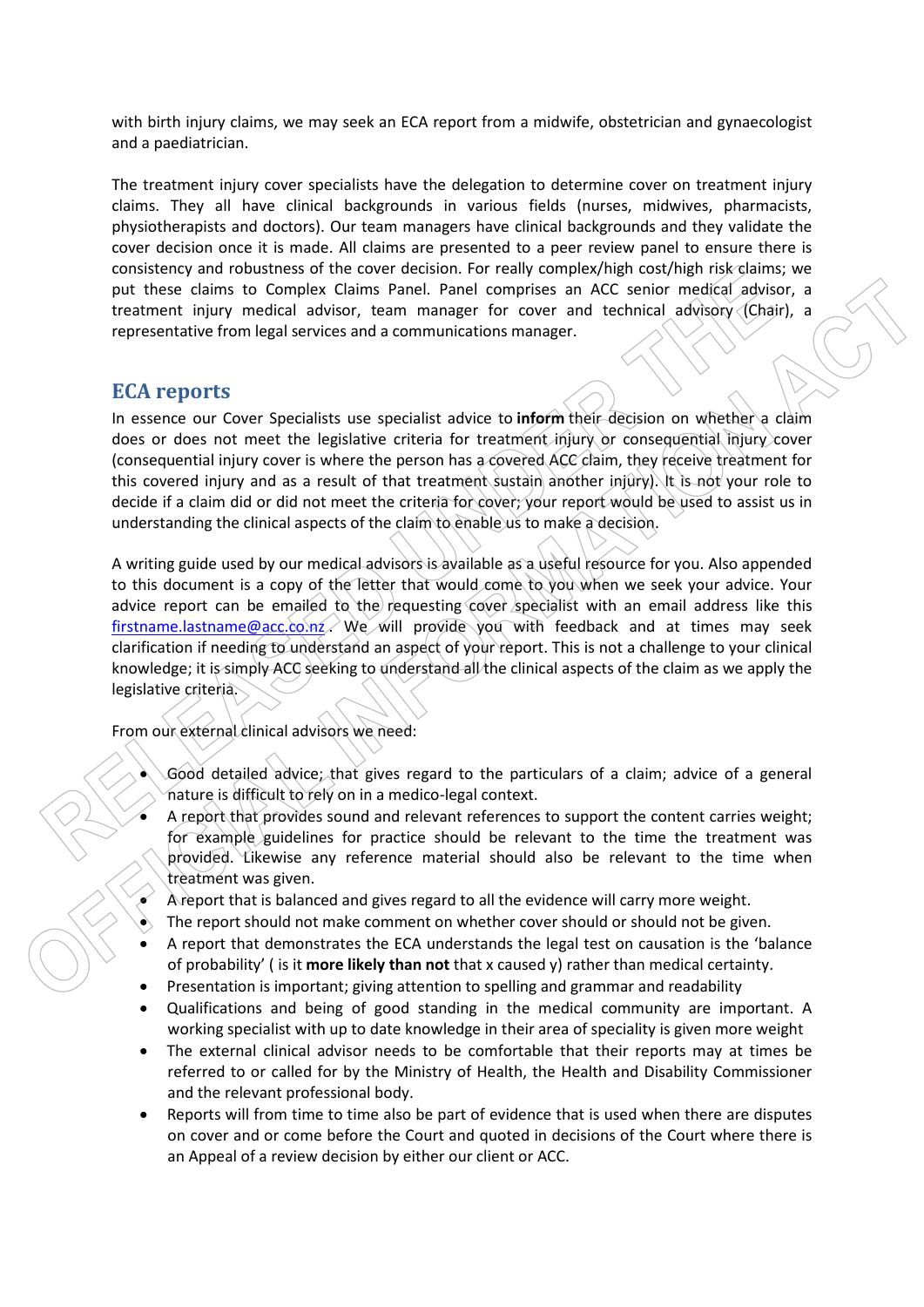## **Payment**

ACC is able to provide payment of \$276.00 (inclusive of GST) per hour for ECA reports. You would need to invoice ACC via your own letterhead (and not say a DHB letterhead) and quote the purchase order number that will be found in the letter seeking your opinion. Any queries re invoice payment  $Q$ acc.co.nz. Disbursements are paid for the actual and reasonable cost such as for phone calls, typing and copying, internet access and research, postage and courier. can be directed  $to^{9(2)(a)}$ 

## **Privacy**

ACC places enormous importance in maintaining the privacy of the client information we are entrusted with. To that end,

- If a physical client file is required when providing advice, we send this by courier and it needs to go to a **street** address where someone will be there to receive the parcel and sign for it. If this means it is not suitable to send to your home address, do you have a secretary at your place of work that it could go to? Physical client files can be destroyed by you if you have access to secure destruction however if not, the file can be couriered back to ACC and you can charge ACC for the disbursement.
- If the information is being provided by disc, this will be password protected and the password emailed to you.
- If information is provided via email; files attached to email are password protected and a separate email will be sent with a password you can use to open any files you receive.

## **Frequency of requests**

This is for your determination. If you only want one request at a time to provide a report, please let us know as we appreciate that you are very busy. What is important is that you commit to providing your report by the due date noted in the letter of request; as overdue reports cause our clients significant distress. They are unable to access any assistance from ACC while cover is pending therefore the longer it takes to obtain all information required to determine cover (and this can include your advice report), the longer the client is waiting.

## **Next steps**

Please have a read of the attached and confirm you are ready to proceed. You can call or email if you would like further information about providing advice. You will also need to complete and send to the following (by hard copy or scanned):

- The completed vendor registration form
- A copy of your bank deposit slip
- A copy of your current CV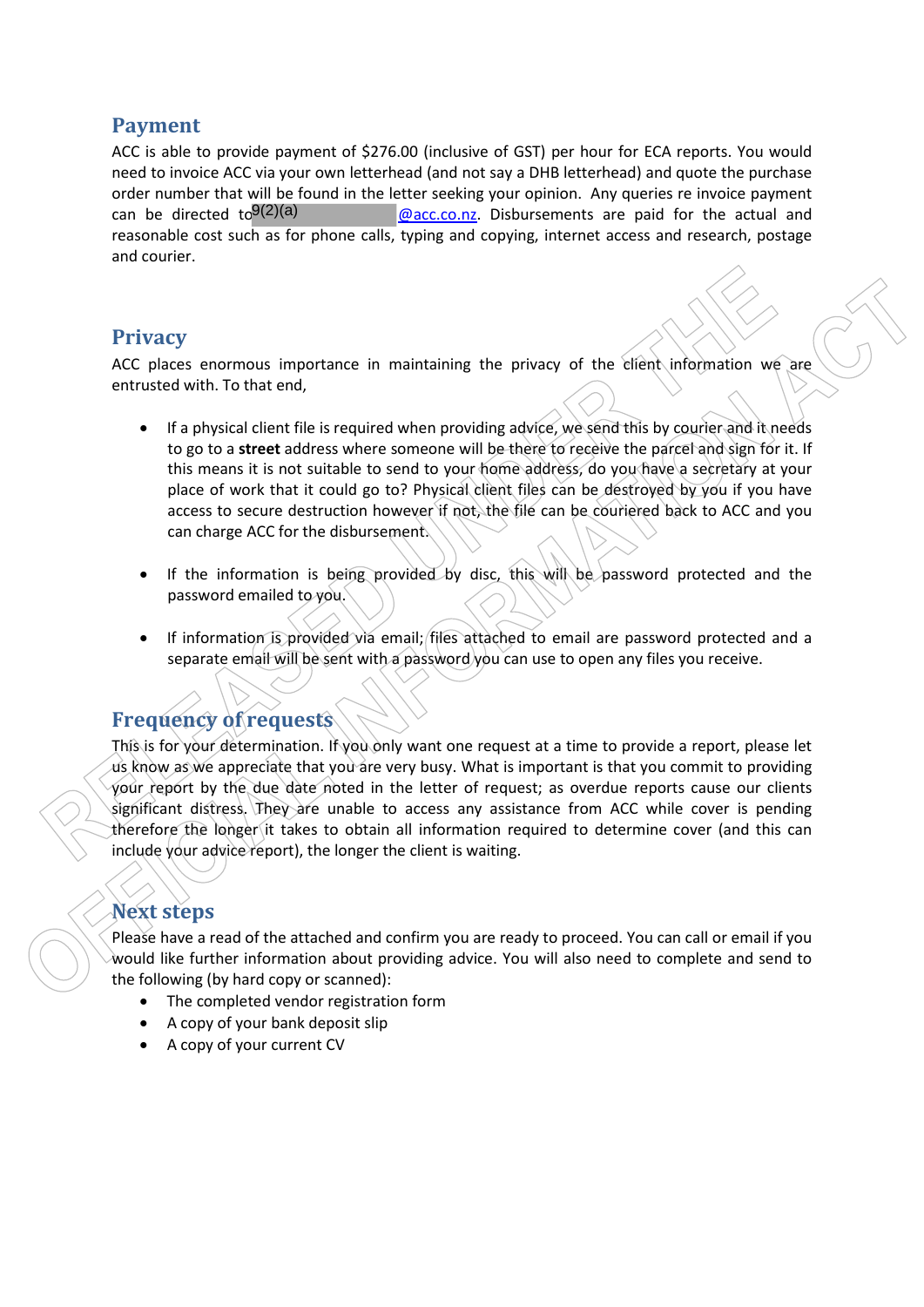## **Appendices:**

**Appendix I - Letter of agreement**

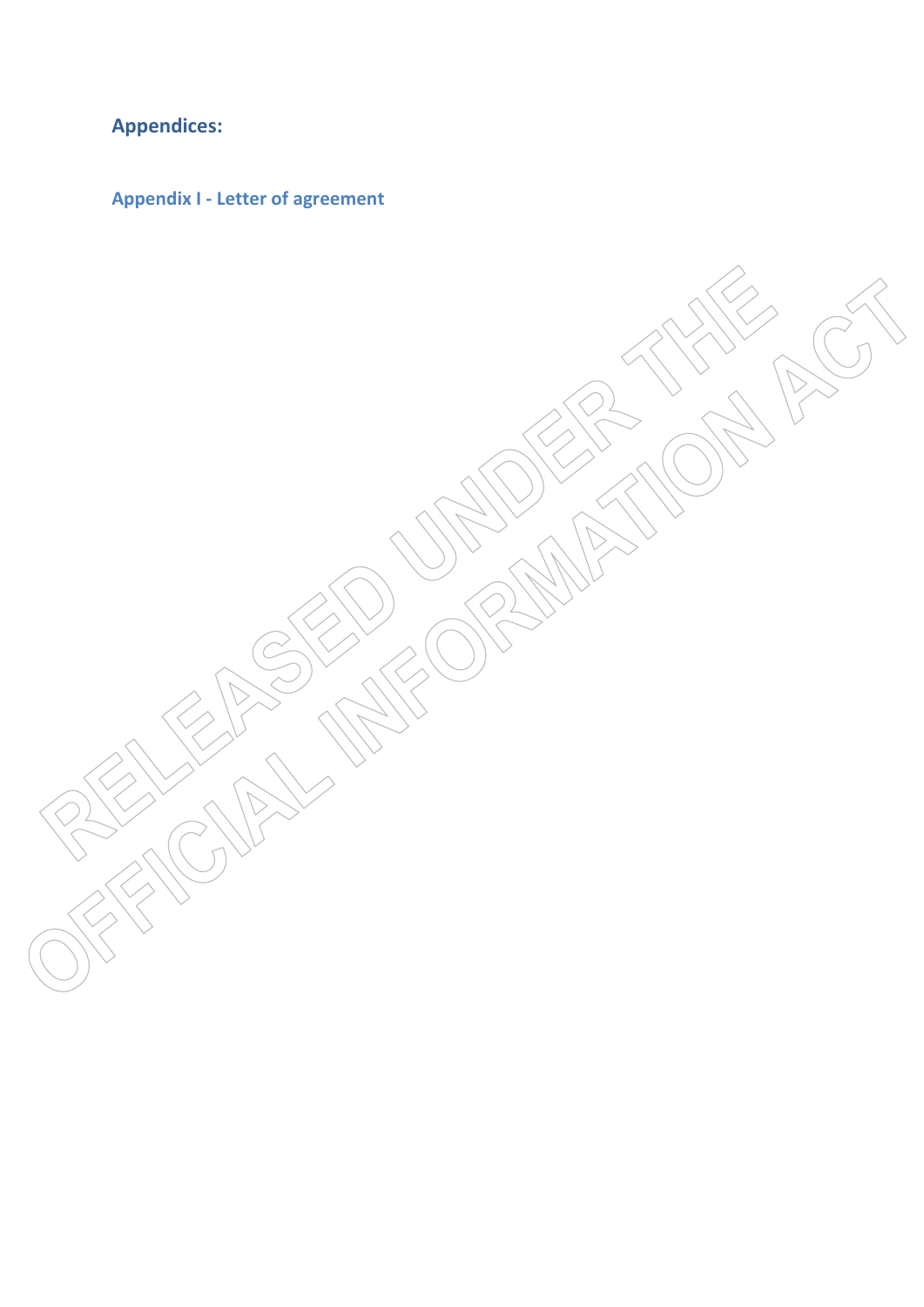## **Appendix II - Background to ACC and Definitions**

#### Background to ACC

The Accident Compensation Corporation (ACC) has provided comprehensive, no fault cover for people injured in accidents since 1974.

The right to take legal action for personal injury covered by ACC is removed other than for exemplary damages.

Levies from workers, employers, vehicle registrations, motor fuel and taxpayers support the recovery of people with injuries and are managed to fund the future predicted needs of people with accepted claims.

ACC assistance is available to all New Zealand residents and temporary visitors to New Zealand. Residents *may* also be covered if they are injured overseas, with assistance available on their return.

New Zealand residents who suffer an injury from medical treatment overseas may be covered although restrictions apply. ACC assistance is available in New Zealand.

Once a claim is approved by ACC, an injured person may have access to a range of entitlements from treatment and rehabilitation aids, to weekly compensation and lump sum compensation, depending on the injury and the person's circumstances.

## From medical misadventure to treatment injury

Law changes since the scheme's introduction have also seen the criteria for cover evolve. The Accident Compensation Amendment Act 1974 added "medical, surgical, dental, or first-aid misadventure" as an accident category.

Between 1992 and 2005, cover was available for medical misadventure. The Accident Rehabilitation and Compensation Insurance Act 1992 included specific categories of medical misadventure, namely  $\mathscr{C}$ medical error $\mathscr{C}$  (failure) or "medical mishap" (injuries that were both a rare and severe outcome from properly given treatment).

Changes in 2005 reduced the need to find fault as the cause of an injury, but finding that a health professional could and should have taken an alternative treatment pathway is still one several 'causes' of a treatment injury.

#### What is the "accident" for treatment injury claims?

A treatment injury is a physical injury caused by treatment from a registered health professional but some exclusions apply.

The "accident" event is treatment by, or at the direction of a registered health professional. The definition of treatment is broad and includes diagnosis, treatment decisions, as well as omission or failure to provide treatment.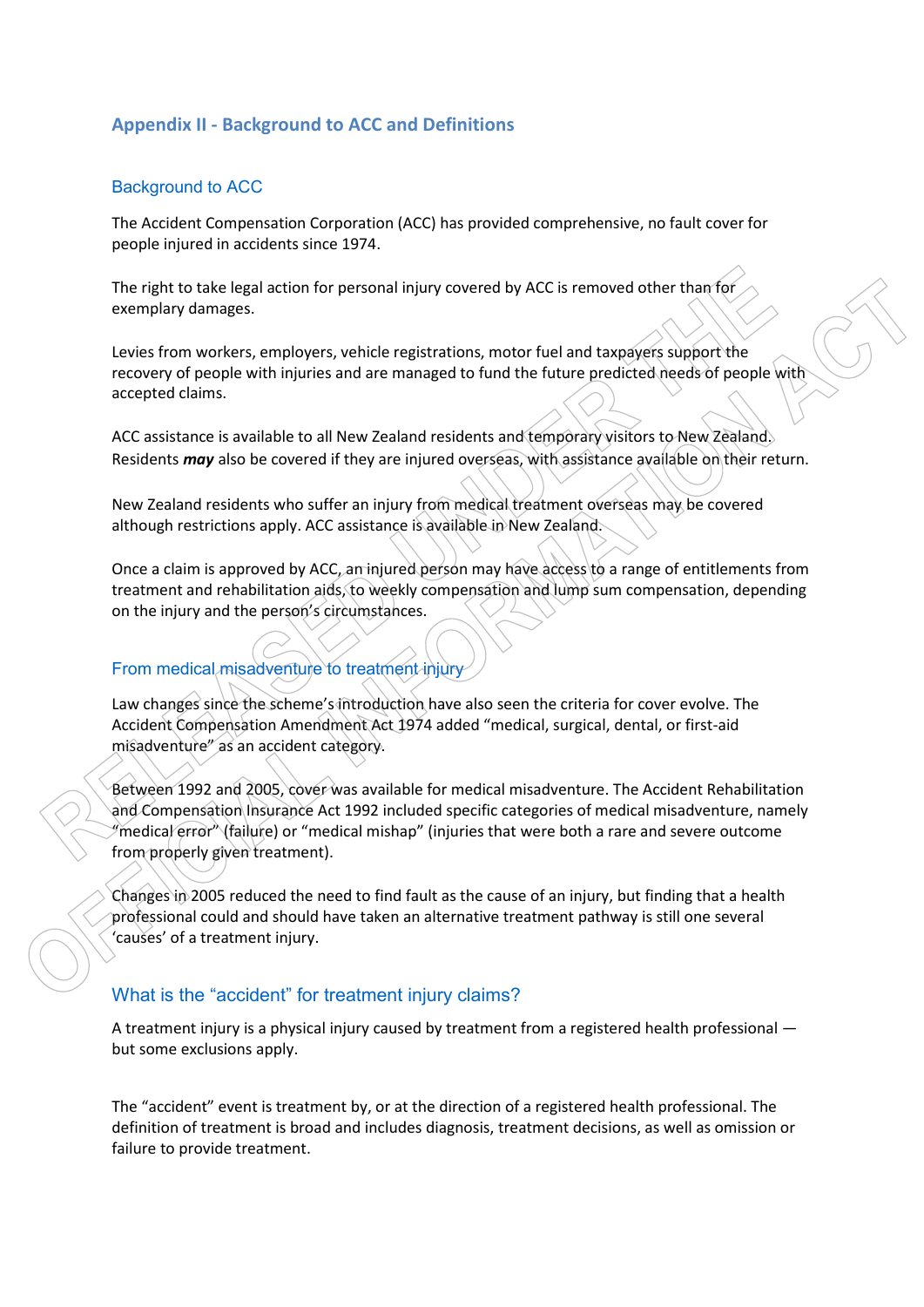There is no requirement to find fault, although in some cases the cause of the injury will be treatment that is inappropriate in the circumstances.

## Exclusions from treatment injury

Both the underlying disease that led to treatment and other pre-existing diseases are not covered, although a significant worsening of disease caused by treatment *may* be covered. Also *excluded* are:

- a necessary part of the treatment (for example a skin puncture or surgical incision or the removal of a body part when those are a necessary part of the treatment required)
- the ordinary consequences of treatment (for example hair loss following chemotherapy or radiotherapy burns are unlikely to be covered)
- injury caused solely by decisions about allocating health resources (such as waiting list delays for joint replacement surgery)
- injury caused because a patient unreasonably delayed or refused to give consent for treatment.
- treatment that does not achieve the desired result is not a treatment injury.

#### The claims process

Information on the process is available from the ACC website. http://www.acc.co.nz/making-aclaim/index.htm With assistance from a registered health professional an injured person can lodge a treatment injury, with ACC. This involves completing an ACC45 Injury Claim Form and submitting this to ACC together with an ACC2152 Treatment Injury Claim Form. If more information is needed, ACC may contact the treatment provider with the injured person's consent.

If the claim is approved ACC will pay the treatment provider's invoices and give appropriate entitlements to the injured person. Only a registered doctor or a nurse practitioner can certify work incapacity.

## Complex claims

AC legislation describes some claims for cover as "complicated". These claims take more time to assess because of the additional information needed. Complicated claims include personal injuries caused by treatment and claims lodged more than 12 months after the date the personal injury occurred.

When assessing complicated claims, ACC may seek the consent of the patient to contact their treatment providers seeking additional information.

## **Entitlements**

Once a claim has been accepted, ACC will contribute to the costs of rehabilitation and treatment, and provide financial support to the injured person. The amounts depend on the injury and circumstances of the injured person.

An entitlement is the term for ACC's contributions to rehabilitation and compensation. This includes:

- rehabilitation and treatment (including pharmaceuticals, x-rays, elective surgery), homebased care, and consumables
- support with transport, housing modifications, and equipment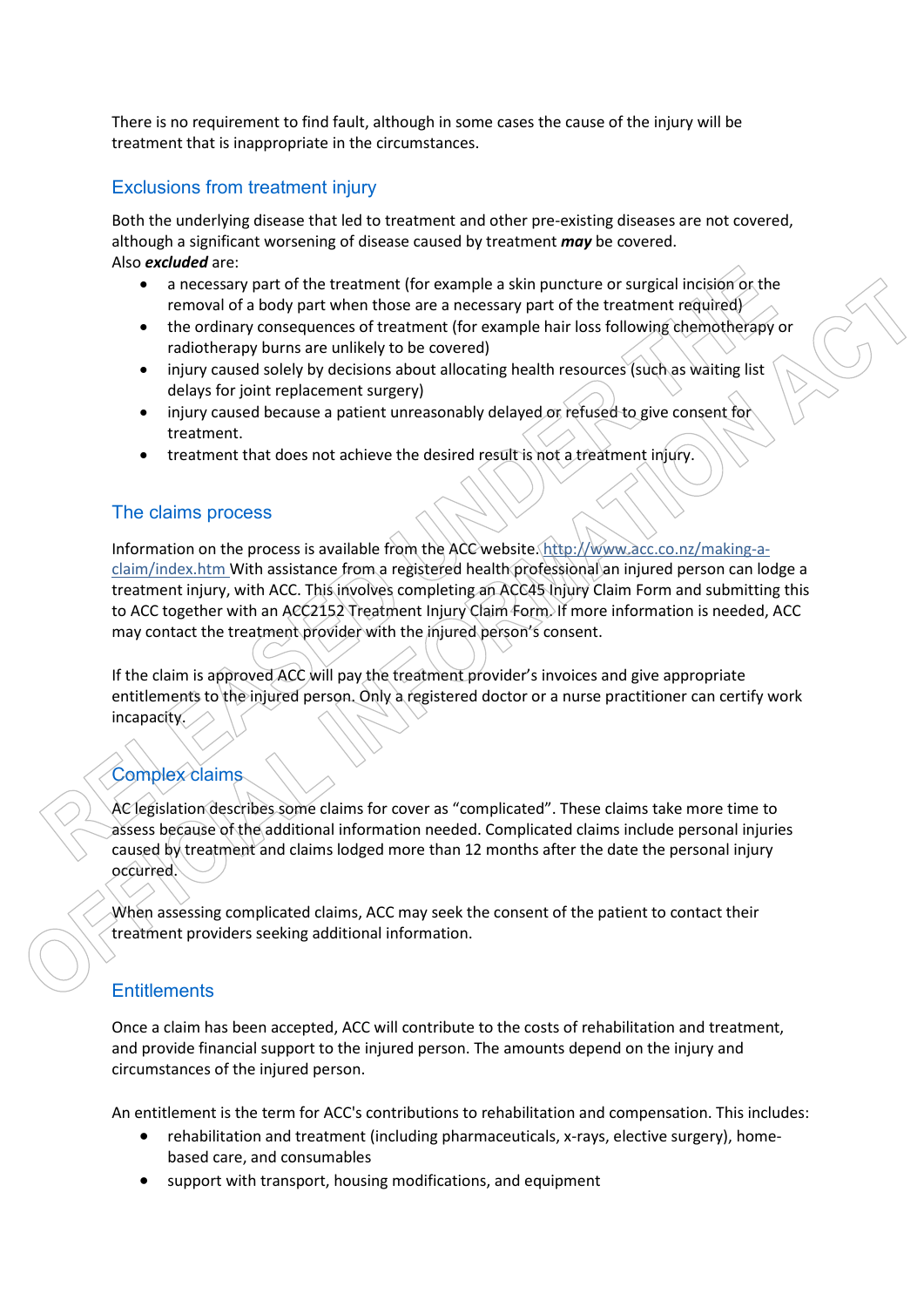- services aimed at restoring health and independence
- compensation for lost earnings as a result of the injury
- death benefits such as funeral grants and payments to dependants
- an independence allowance for injuries that occurred before 1 April 2002
- lump sum compensation for injuries that happened on or after 1 April 2002.

## Serious Injury

The term serious injury is a classification ACC created for people who will have a lifelong relationship with ACC due to the nature of their injury, eg damage to the spinal cord or brain.

## Reporting of risk of harm from treatment injuries

Since 1 July 2005, ACC is able to report a belief of risk of harm to relevant authorities. After making the decision on whether to accept a claim, ACC staff review information on file to consider if there is a risk of harm to the public.

Harm assessments are conducted on decided (both accept and declined claims) and notifications made based on the likelihood of the event recurring in the future and the potential consequence of the event. The claim notification date could be in the year following the claim cover decision date.

ACC reports injuries that are sentinel events or serious events with a high or moderate likelihood of reoccurring.

Sentinel events are events during care or treatment that have resulted in *an unanticipated death or major permanent loss of function not related to the natural course of the claimant's illness or underlying condition, pregnancy or childbirth.*

A serious event (or pattern of events) is an event that *has the potential to result in death or major permanent loss of function not related to the natural course of the claimant's illness or underlying condition.*

Sentinel and serious events may be notified to a health professional registration authority if ACC reasonably believes they pose a risk of harm, are clearly related to an individual professional and have peer advice regarding the appropriateness of care from either:

- The Health and Disability Commissioner's office,
- The Coroner's office, or
- An ACC External Clinical advisor.

## **Selected definitions relating to treatment injury**

#### Injury caused by accident

Cover is provided for "personal injury" that is caused by:

an accident

 $\overline{a}$ 

- a work-related gradual process, disease or infection (WRGPDI)
- treatment that was provided by a registered health professional (treatment injury)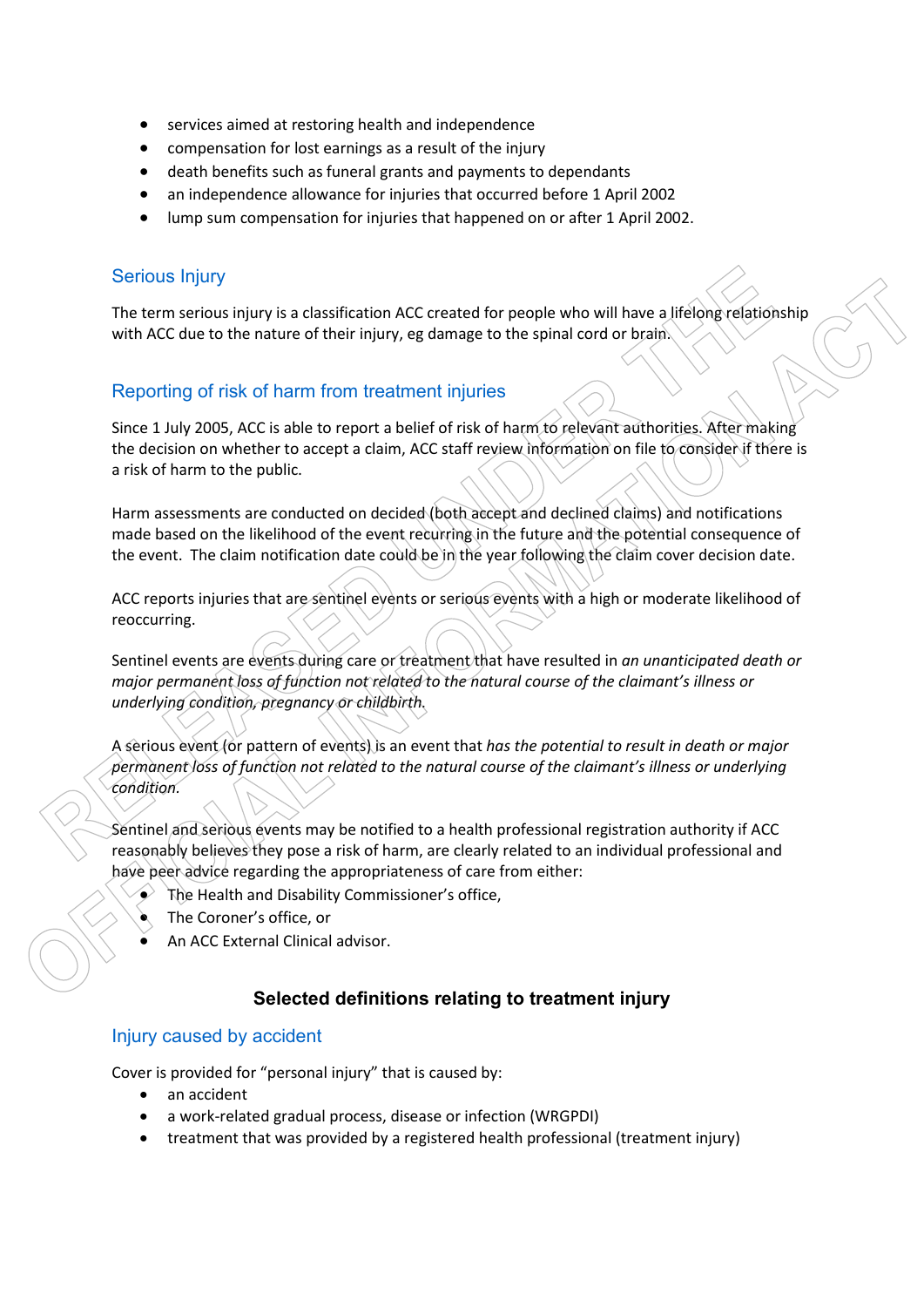## Personal injury

Personal injury includes death, a physical injury, and damage to dentures or prostheses that replace a part of the human body (hearing aids, spectacles and contact lenses are specifically excluded in the definition of prosthesis).

With limited exceptions gradually developing health conditions are not covered by ACC. Similarly personal injury caused by natural use of teeth or due to wear and tear or the ageing process are not covered by ACC.

## Physical injury

The most common type of personal injury is a physical injury – which is '*actual bodily damage'*. Pain by itself, or discomfort, or minor symptoms are not sufficient.

## Mental Injury

Cover is also available for mental injuries that result from a physical injury, including treatment injuries. A mental injury is a *clinically significant behavioural, cognitive or psychological dysfunction*. It does not include emotional effects such as hurt feelings, stress or loss of enjoyment.

## Treatment provider

Acupuncturist, audiologist, chiropractor, counsellor, dentist, medical laboratory technologist, nurse, nurse practitioner, occupational therapist, optometrist, osteopath, physiotherapist, podiatrist, medical practitioner, or speech therapist.

## Registered health professional

A chiropractor, clinical dental technician, dental technician, dentist, medical laboratory technologist, medical practitioner, medical radiation, technologist, midwife, nurse, nurse practitioner, occupational therapist, optometrist, pharmacist, physiotherapist, or podiatrist.

## Fatal claims

When someone dies from a treatment injury, ACC can provide financial support to the family of the deceased, including a contribution to the funeral costs and financial assistance to dependants.

## Date of injury

The date of a treatment injury is the date the person first sought or received treatment for the symptoms of the injury.

#### Consequential claims

A consequential treatment injury is an injury that occurs during treatment for an already covered personal injury.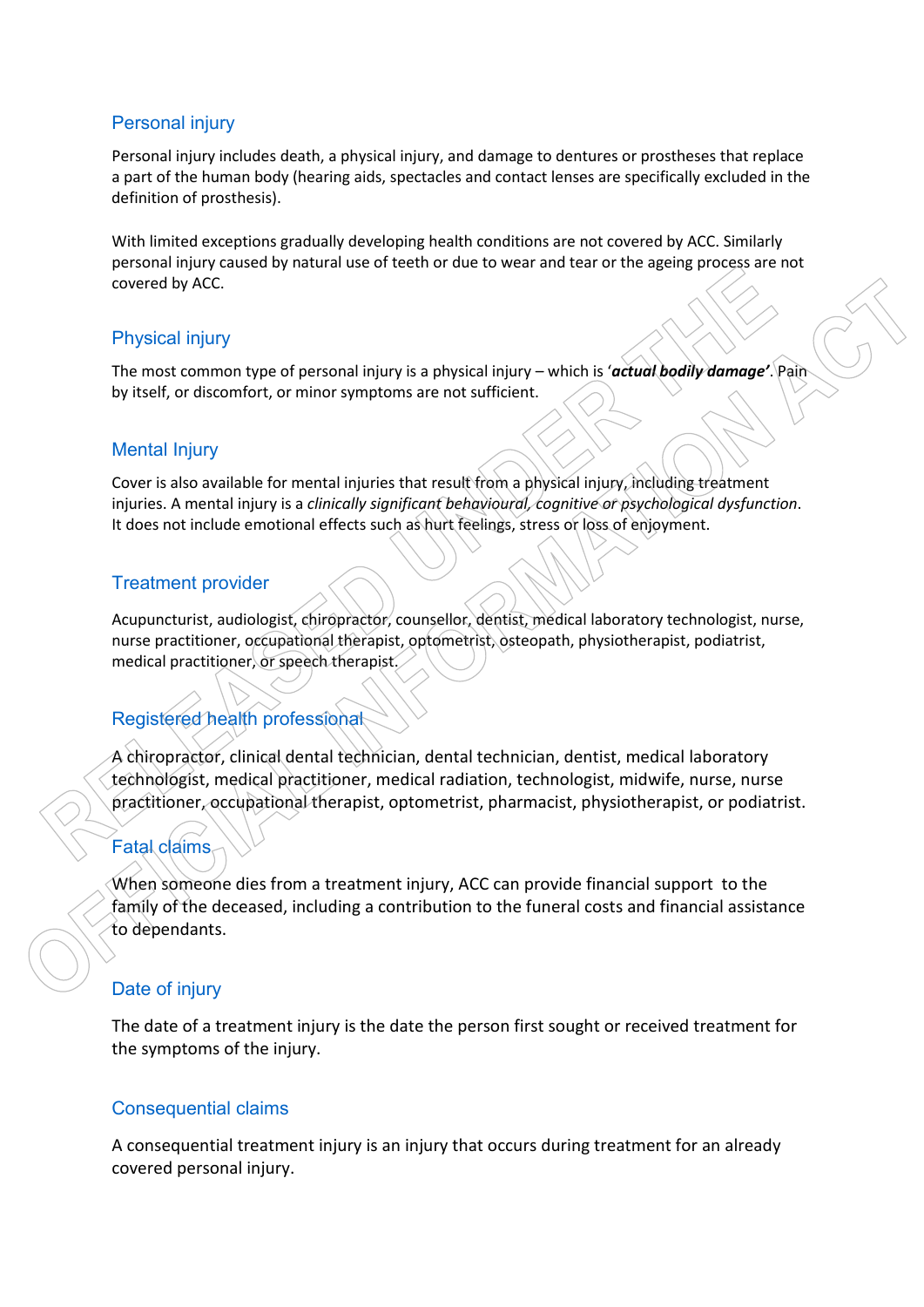## **Appendix III - AC Act 2001 (Oct 2016)**

#### **32 Treatment injury**

(1) Treatment injury means personal injury that is—

(a) suffered by a person—

(i) seeking treatment from 1 or more registered health professionals; or

(ii) receiving treatment from, or at the direction of, 1 or more registered health professionals; or

(iii) referred to in subsection (7); and

(b) caused by treatment; and

(c) not a necessary part, or ordinary consequence, of the treatment, taking into account all the circumstances of the treatment, including—

(i) the person's underlying health condition at the time of the treatment; and

(ii) the clinical knowledge at the time of the treatment.

(2) Treatment injury does not include the following kinds of personal injury:

(a) personal injury that is wholly or substantially caused by a person's underlying health condition:

(b) personal injury that is solely attributable to a resource allocation decision:

(c) personal injury that is a result of a person unreasonably withholding or delaying their consent to undergo treatment.

(3) The fact that the treatment did not achieve a desired result does not, of itself, constitute treatment injury. (4) Treatment injury includes personal injury suffered by a person as a result of treatment given as part of a clinical trial, in the circumstances described in subsection (5) or subsection (6).

(5) One of the circumstances referred to in subsection (4) is where the claimant did not agree, in writing, to participate in the trial.

(6) The other circumstance referred to in subsection  $(4)$  is where—

(a) an ethics committee—

(i) approved the trial; and

(ii) was satisfied that the trial was not to be conducted principally for the benefit of the manufacturer or distributor of the medicine or item being trialled; and

(b) the ethics committee was approved by the Health Research Council of New Zealand or the Director-General of Health at the time it gave its approval.

#### (7) If a person (person A) suffers an infection that is a treatment injury, cover for that personal injury extends to—

(a) person A's spouse or partner, if person A has passed the infection on directly to the spouse or partner:

(b) person A's child, if person A has passed the infection on directly to the child:

(c) any other third party, if person A has passed the infection on directly to that third party:

#### **33 Treatment**

(1) For the purposes of determining whether a treatment injury has occurred, or when that injury occurred, treatment includes—

 $(a)$  the giving of treatment:

(b) a diagnosis of a person's medical condition:

(c) a decision on the treatment to be provided (including a decision not to provide treatment):

(d) a failure to provide treatment, or to provide treatment in a timely manner:

(e) obtaining, or failing to obtain, a person's consent to undergo treatment, including any information provided to the person (or other person legally entitled to consent on their behalf if the person does not have legal capacity) to enable the person to make an informed decision on whether to accept treatment:

(f) the provision of prophylaxis:

(g) the failure of any equipment, device, or tool used as part of the treatment process, including the failure of any implant or prosthesis (except where the failure of the implant or prosthesis is caused by an intervening act or by fair wear and tear), whether at the time of giving treatment or subsequently: (h) the application of any support systems, including policies, processes, practices, and administrative systems, that—

(i) are used by the organisation or person providing the treatment; and (ii) directly support the treatment.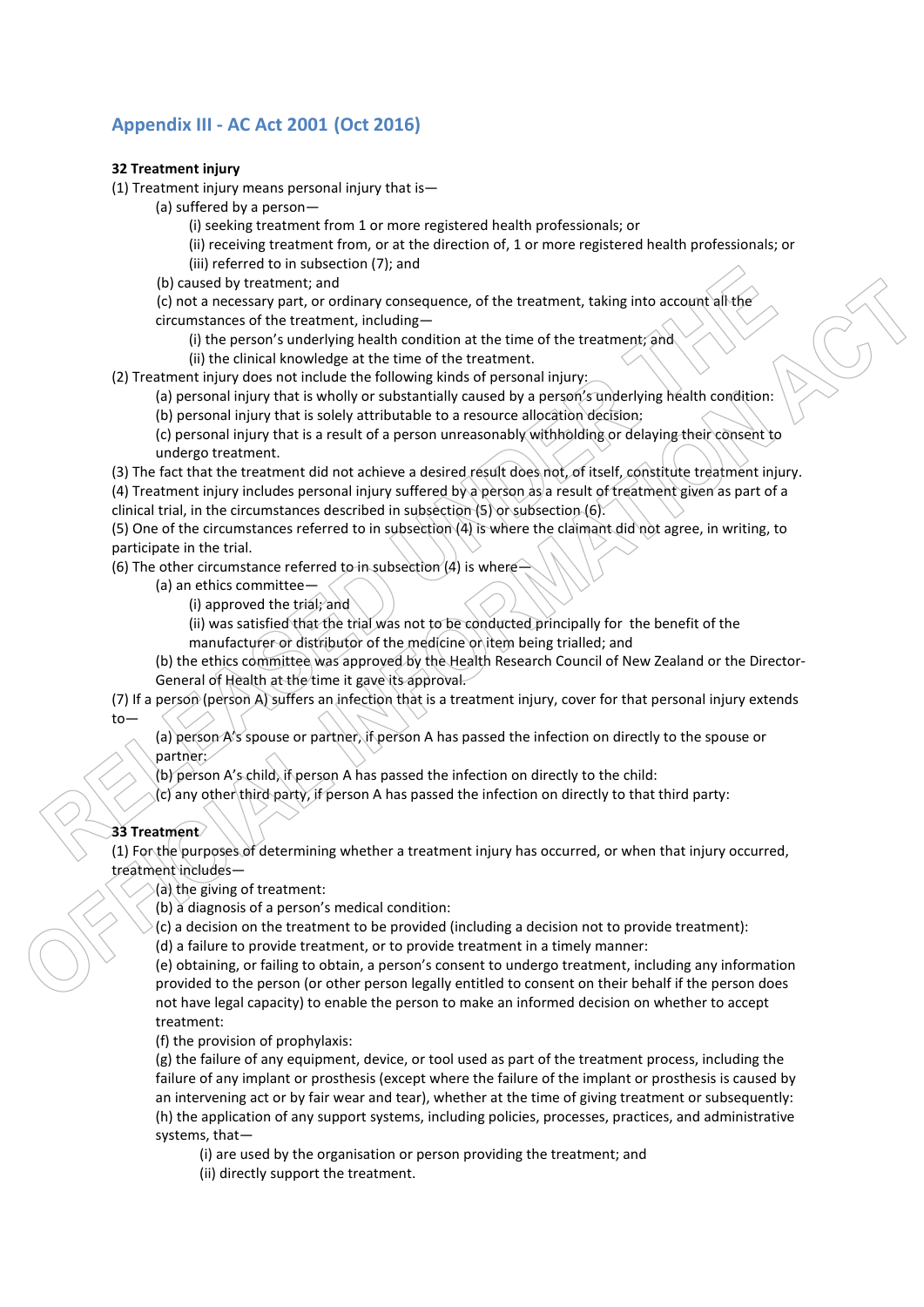## **Document 2**

Client's claim number: [Claim number auto] Purchase order number: [PO number auto]

[Date auto]

[Vendor name auto] [Vendor Address Line1 Auto] [Vendor\_Address\_Line2 Auto] [Vendor Address Line3 Auto] [Vendor Address Line4 Auto] [Post Code Auto]

#### Dear [ATTENTION TO auto]

#### We'd like to get your advice on a treatment injury claim

#### **Client details**

| Client name:    | [Client title auto] [Client full hame auto]                                                                                                                                                          | Date of injury: | [Date of injury<br>autol |
|-----------------|------------------------------------------------------------------------------------------------------------------------------------------------------------------------------------------------------|-----------------|--------------------------|
| Address:        | [Additional Recipient Reference Auto], [Client address line 1 auto], [Client<br>address line 2 auto), [Client address line 3 auto], [Client address postcode auto],<br>[Client address country auto] |                 |                          |
| Date of birth:  | [Date of birth auto]                                                                                                                                                                                 | Phone number:   | [Client ph auto]         |
| $ACC45$ number. | (ĭACC45 number auto)≦                                                                                                                                                                                | NHI number:     | [NHI no. auto]           |
| Injury(s):      | <b>Finjuries auto</b>                                                                                                                                                                                |                 |                          |
|                 |                                                                                                                                                                                                      |                 |                          |

To help us make a decision on [Client title auto] [Client full name auto]'s treatment injury claim, we'd like you to provide External Clinical Advice (the Services).

#### We've got consent to request this information

JORTION 1.STARTThe Injury Claim form (ACC45) that [Client full name auto] has already signed gives us authority to collect this information. [OPTION 1 END]

[OPTION 2 START] We've included a copy of the authority for us to collect medical and other records to help make a decision about this claim.[OPTION 2 END]

#### The services we'd like you to provide

We've listed below the service(s) we'd like you to provide, along with what we'll pay you.

|       | Service code Service description        | From  | To                               | Qtv.        | <b>Unit of</b><br>measure                   | Rate per<br>unit, excl. unit, incl.<br><b>GST</b> | Rate per<br>GST |
|-------|-----------------------------------------|-------|----------------------------------|-------------|---------------------------------------------|---------------------------------------------------|-----------------|
| auto] | [Service code Service description auto] | autol | 88/88/8888  88/88/8888<br>lauto] | <b>TQtv</b> | <b>I</b> IUnit of<br>auto] measure<br>autol | \$8888.88 \$8888.88<br>autol                      | auto]           |

You can also invoice us for additional costs as described in the enclosed service schedule.

[OPTION 1 START - if ECA01 approved]Please use the enclosed information to complete your assessment and the ACC2187 Treatment Injury Advice form and send it back to us by dd/mm/yyyy.[OPTION 1 END]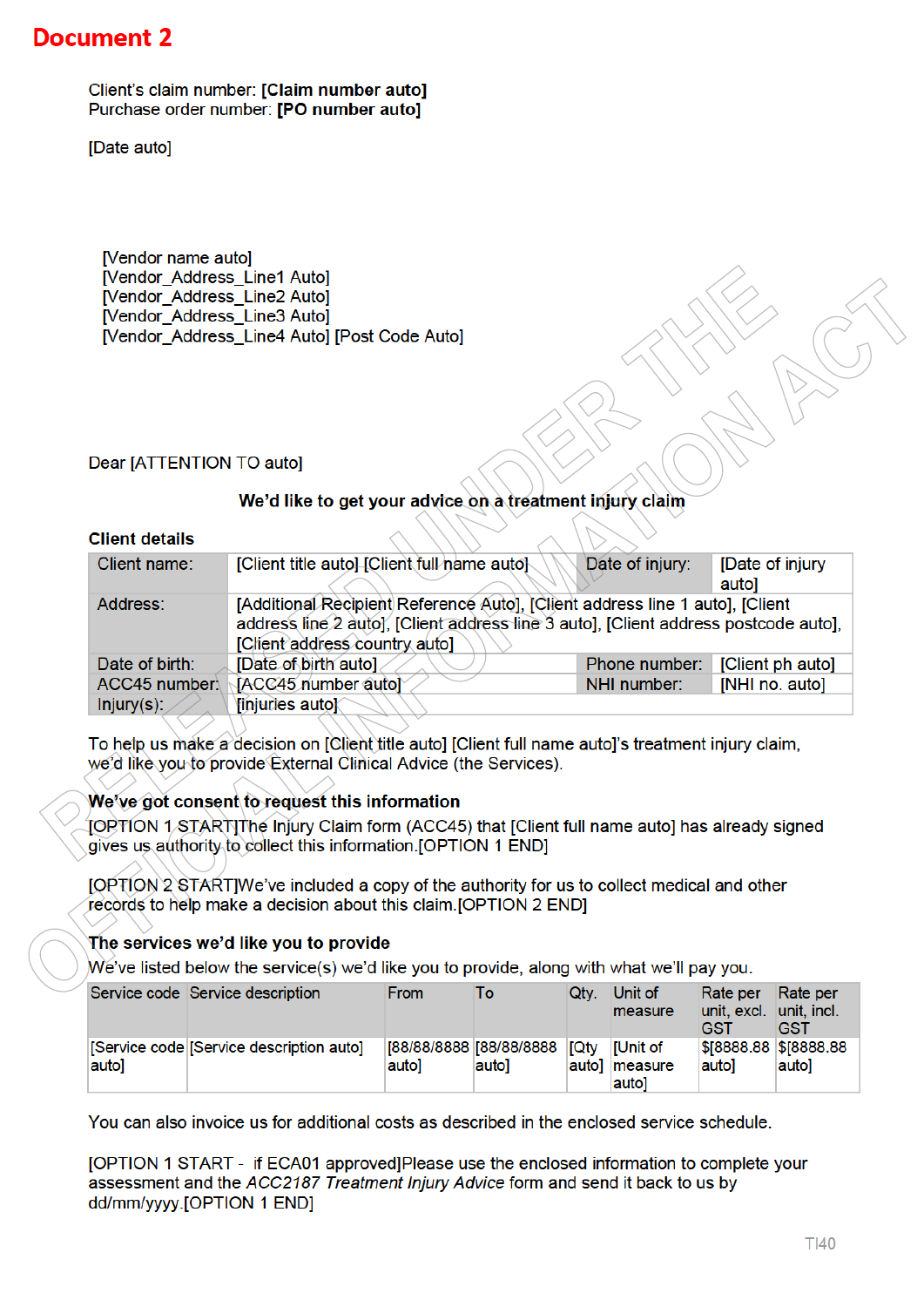[OPTION 2 START - use if ECA02 approved]We'd like you to attend an advisory panel. We'll be in touch to provide more details about the time and location of the panel.[OPTION 2 END]

[OPTION 3 START - use if ECA03 approved]We'd like you to attend a review hearing in person / by teleconference. Fairway Resolution Limited will arrange the review hearing with [Client first name auto]. We'll be in touch to provide more details about the time and location of the review hearing soon.[OPTION 3 END]

#### **Service requirements**

Thank you in advance for filling out the external clinical advice report. Your prompt reply will help us make a decision on this claim quickly.

If you're unable to meet the timeframe, please call me to organise a new time.

Please see below the service schedule for more details about what you need to know when providing the service.

#### **How to invoice us**

You can invoice us using our online services. You just need to make sure that you include the claim number, purchase order number and service code(s) shown on this letter.

If you'd like more information about how to send us your invoices electronically, please get in touch with the eBusiness team on 0800 222 994 option 1 or email ebusinessinfo@acc.co.nz.

#### **We're here to help**

If you'd like to talk about this letter or have any questions, please just get in touch with me using the contact details below.

Yours sincerely

[Current User auto] **[Job Title auto]** Telephone: [INSERT phone number]

Encl. *ACC External Clinical Advice Service schedule, [OPTIONAL]ACC2187 Treatment Injury Advice template, [OPTIONAL]ACC6300 Authority to collect medical and other records*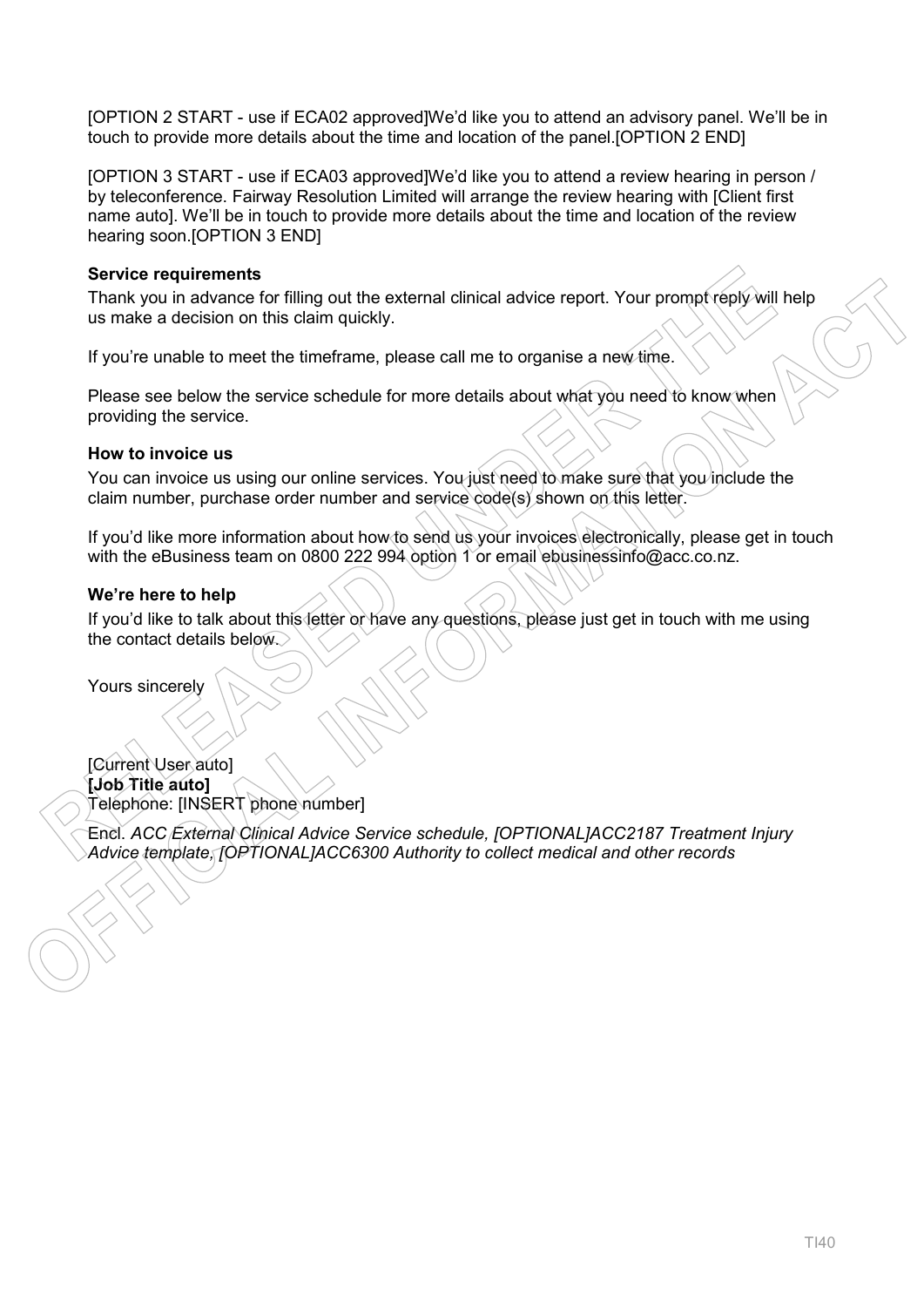## **ACC External Clinical Advice Service schedule**

Please use the following payment schedule to invoice us:

| <b>Service</b><br>code | <b>Service description</b>                                                                                                                                                                                                                                                                                                                                                                                                                                                                                                                                                                                                                                                    | Rate per unit,<br>excl. GST          | Rate per unit,<br>incl. GST |
|------------------------|-------------------------------------------------------------------------------------------------------------------------------------------------------------------------------------------------------------------------------------------------------------------------------------------------------------------------------------------------------------------------------------------------------------------------------------------------------------------------------------------------------------------------------------------------------------------------------------------------------------------------------------------------------------------------------|--------------------------------------|-----------------------------|
| <b>ECA01</b>           | Written report: including preparation and emails                                                                                                                                                                                                                                                                                                                                                                                                                                                                                                                                                                                                                              | \$240.00 per hour                    | \$276.00 per hour           |
| <b>ECA02</b>           | Attendance at a panel: including preparation                                                                                                                                                                                                                                                                                                                                                                                                                                                                                                                                                                                                                                  | \$240.00 per hour                    | \$276.00 per hour           |
| ECA03                  | Verbal advice: including signing off record of advice                                                                                                                                                                                                                                                                                                                                                                                                                                                                                                                                                                                                                         | \$240.00 per hour                    | \$276.00 per hour           |
| <b>DISBUR</b>          | Disbursements: such as phone calls, typing and<br>copying, internet access and research, postage and<br>courier                                                                                                                                                                                                                                                                                                                                                                                                                                                                                                                                                               | <b>Actual and</b><br>reasonable cost | Per item                    |
| ECAT6                  | Other travel:<br>Costs for return travel by ferry, taxi, rental car, public.<br>transport and parking when;<br>return travel is via the most direct,<br>practicable route; and<br>the return travel exceeds 20km<br>Note 1: where the Supplier has no base or facility in<br>the Service provision area return travel will be<br>calculated between the "start-point" and "end point"<br>closest to the client as agreed by ACC<br>Note 2: ACC will only pay for actual and reasonable<br>costs and receipts must be retained and produced if<br>requested by ACC. If more than one client (ACC<br>and/or non-ACC) receives services then invoicing is<br>on a pro-rata basis | Actual and<br>reasonable cost        | Per trip                    |
| ECATA1                 | Air travel when a Service Provider is:<br>requested by ACC to travel to an outlying<br>area that is not the Service Provider's usual<br>area of residence or practice to deliver<br>Services; and<br>air travel is necessary and has been<br>approved by ACC<br>Note: ACC will only pay for actual and reasonable<br>costs and receipts must be retained and produced if<br>requested by ACC. If more than one client (ACC<br>and/or non-ACC) receives services then invoicing is<br>on a pro-rata basis                                                                                                                                                                      | <b>Actual and</b><br>reasonable cost | Per trip                    |
| ECATD <sub>10</sub>    | <b>Travel distance</b><br>A contribution towards travel:                                                                                                                                                                                                                                                                                                                                                                                                                                                                                                                                                                                                                      | \$0.62 per<br>kilometre              | \$0.71 per<br>kilometre     |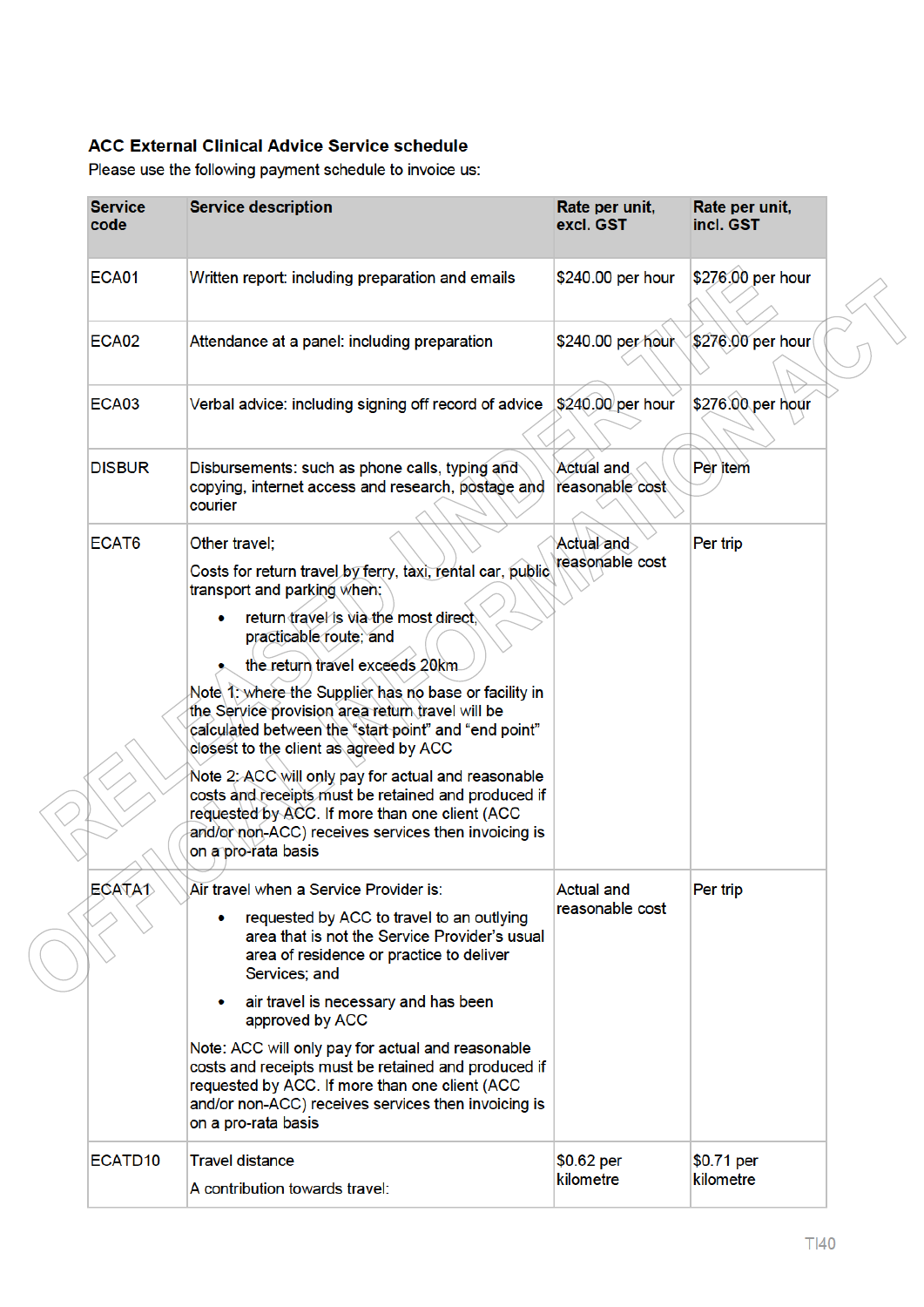|               | for return travel via the most direct,<br>practicable route; and                                                                                                                                                                   |                       |                       |
|---------------|------------------------------------------------------------------------------------------------------------------------------------------------------------------------------------------------------------------------------------|-----------------------|-----------------------|
|               | where the return travel exceeds 20km                                                                                                                                                                                               |                       |                       |
|               | Note 1: where the Supplier has no base or facility in<br>the Service provision area, return travel will be<br>calculated between the "start point" and "end point"<br>closest to the client (as agreed by ACC)                     |                       |                       |
|               | Note 2: ACC does not pay for the first 20km of travel<br>and this must be deducted from the total distance<br>travelled. If travel includes more than one client<br>(ACC and/or non-ACC) then invoicing is on a pro-<br>rata basis |                       |                       |
| ECATT5        | Travel time - first hour                                                                                                                                                                                                           | \$120.00 per first    | \$138.00 per first    |
|               | Paid for the first 60 minutes (or less) of total travel in<br>a day where:                                                                                                                                                         | hour                  | hour                  |
|               | the travel is necessary; and the Service<br>$\bullet$<br>Provider travels via the most direct.<br>practicable route between their base/facility<br>and                                                                             |                       |                       |
|               | where the services are provided, and the<br>$\bullet$<br>distance the Service Provider travels<br>exceeds 20km return; and/or                                                                                                      |                       |                       |
|               | the time the Service Provider travels<br>exceeds 30 minutes                                                                                                                                                                        |                       |                       |
|               | Note 1: where the Supplier has no base or facility in<br>the Service provision area return travel will be<br>calculated between the "start point" and "end point"<br>closest to the client (as agreed by ACC)                      |                       |                       |
|               | Note 2: if travel includes more than one client (ACC<br>and/or non-ACC) then invoicing is on a pro-rata<br>basis                                                                                                                   |                       |                       |
| <b>ÈCAT71</b> | Travel time - subsequent hours                                                                                                                                                                                                     | \$240.00 per          | \$276.00 per          |
|               | Paid for return travel time after the first 60 minutes in<br>a day paid under ECATT5, where:                                                                                                                                       | subsequent<br>hour(s) | subsequent<br>hour(s) |
|               | the travel is necessary; and                                                                                                                                                                                                       |                       |                       |
|               | the Service Provider travels via the most<br>direct, practicable route available between<br>their base/facility and where the services are<br>provided; and                                                                        |                       |                       |
|               | additional travel time is required after the<br>$\bullet$<br>first hour of travel                                                                                                                                                  |                       |                       |
|               | Note 1: where the Supplier has no base or facility in<br>the Service provision area return travel will be<br>calculated between the "start point" and "end point"<br>closest to the client as agreed by ACC                        |                       |                       |
|               | Note 2: the first 60 minutes must be deducted from<br>the total travel time and if travel includes more than<br>one client (ACC and/or non-ACC) then invoicing is<br>on a pro-rata basis                                           |                       |                       |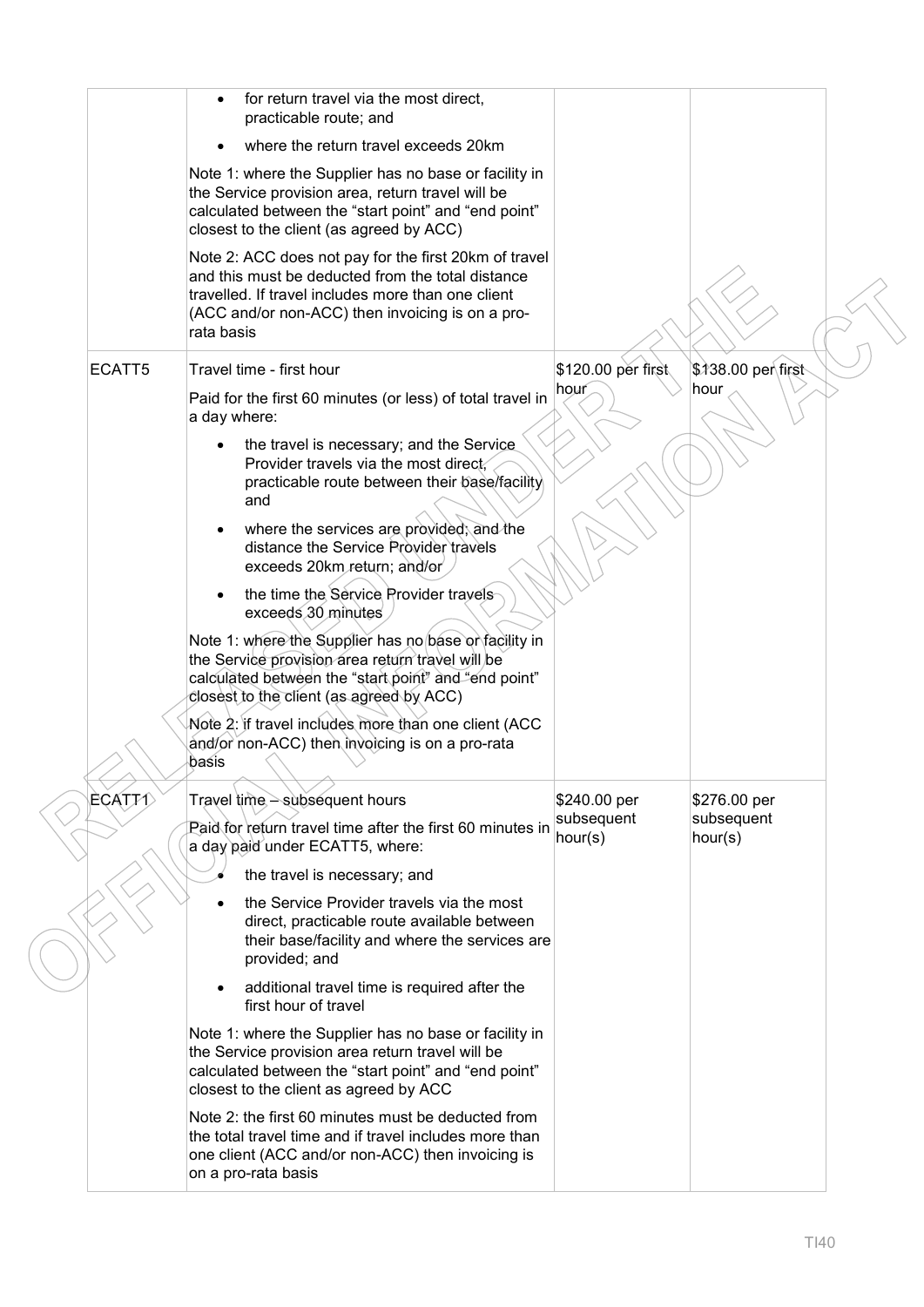You'll need to provide evidence of any costs you incur plus get prior approval from us for any travel by air, bus or train. We'll usually make the travel booking for you unless we agree to do otherwise.

#### **Things you should know when providing the service(s)**

If the Service changes, we'll talk to you about the changes and agree in writing, which might be by email. Along with the report we will own all the intellectual property in the materials you deliver to us relating to the Services.

Your name will be in our decision letter and report so if you get contacted by the client or health provider about the report, please direct them to ACC. It's important you don't enter into any discussions with them about this.

Let us know immediately if you become aware of a conflict of interest at any time. If this happens we ask that you return the request to us within five working days and we'll cancel it. The same applies if you become aware of any issue relating to ACC, the Services and/or the purpose of this letter which has or might have media or public interest.

For privacy reasons please make sure you keep all information about the client and your Services confidential unless agreed to by ACC or required by law. Either of us may for any reason terminate the Services on giving one weeks' written notice to the other party without being liable to the other party for any damages or compensation.

#### **Acting as a Third Party Assessor**

As an external clinical advisor you will carry out services in a competent and professional manner and in accordance with all applicable legislation and professional standards, including the:

- High Court rules in Part 9, Subpart 5 of the High Court Rules 2016: Expert witness to comply with code of conduct (see http://www.legislation.govt.nz/regulation/public/2016/0225/latest/DLM6951902.html) (with appropriate modifications) Privacy Act 1993
- Health Information Privacy Code 1994.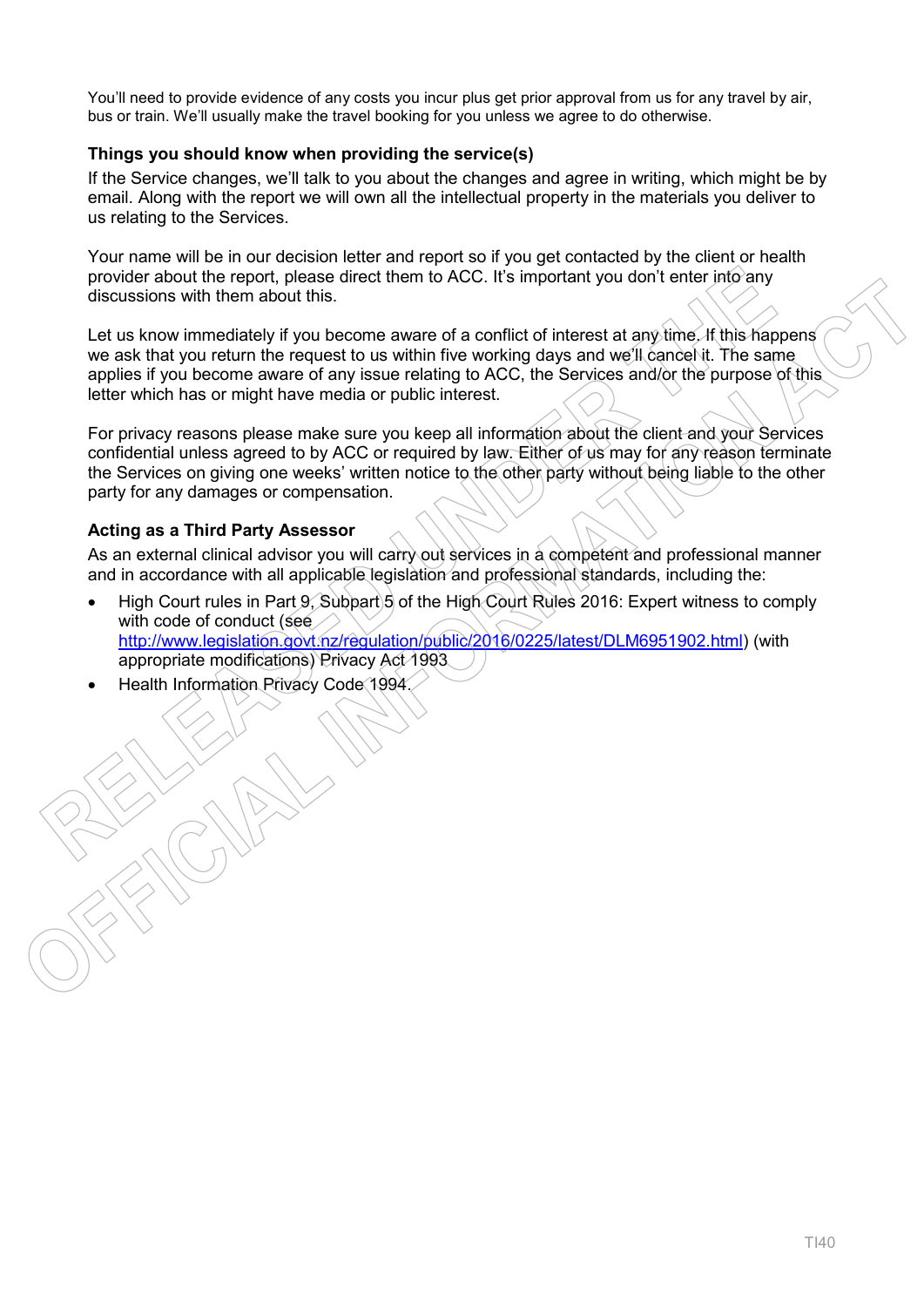# **ACC2187** Treatment injury advice



Use this form to provide advice to ACC on a claim for Treatment Injury. When completed please send your report to the ACC Treatment Injury Centre.

Email: TIClaims@acc.co.nz. Please send the email with "Treatment Injury Advice" in the subject header.

Mail: Treatment Injury Centre, PO Box 430, Dunedin 9054;

| Client name: [Client title auto] [Client full name auto]                                                                                                                                                                                       | Claim number: [Claim number auto] |
|------------------------------------------------------------------------------------------------------------------------------------------------------------------------------------------------------------------------------------------------|-----------------------------------|
| Date of birth: [DOB auto]                                                                                                                                                                                                                      |                                   |
| 2. Request for external clinical advice - to be completed by ACC                                                                                                                                                                               |                                   |
| Specific questions that ACC requires clinical advice on.                                                                                                                                                                                       |                                   |
| 1.                                                                                                                                                                                                                                             |                                   |
| 2.                                                                                                                                                                                                                                             |                                   |
| 3.                                                                                                                                                                                                                                             |                                   |
| 4.                                                                                                                                                                                                                                             |                                   |
| 5.                                                                                                                                                                                                                                             |                                   |
| 3. Claim details - To be completed by external clinical advisor                                                                                                                                                                                |                                   |
|                                                                                                                                                                                                                                                |                                   |
| Provide a summary of clinical events that led to the claim.                                                                                                                                                                                    |                                   |
|                                                                                                                                                                                                                                                |                                   |
|                                                                                                                                                                                                                                                |                                   |
|                                                                                                                                                                                                                                                |                                   |
|                                                                                                                                                                                                                                                |                                   |
|                                                                                                                                                                                                                                                |                                   |
| 4. External Clinical Advisor response<br>Provide a response to the specific questions listed in section two and describe how the evidence supports<br>your conclusion. You're welcome to include extra pages if you need to.<br>1.<br>2.<br>3. |                                   |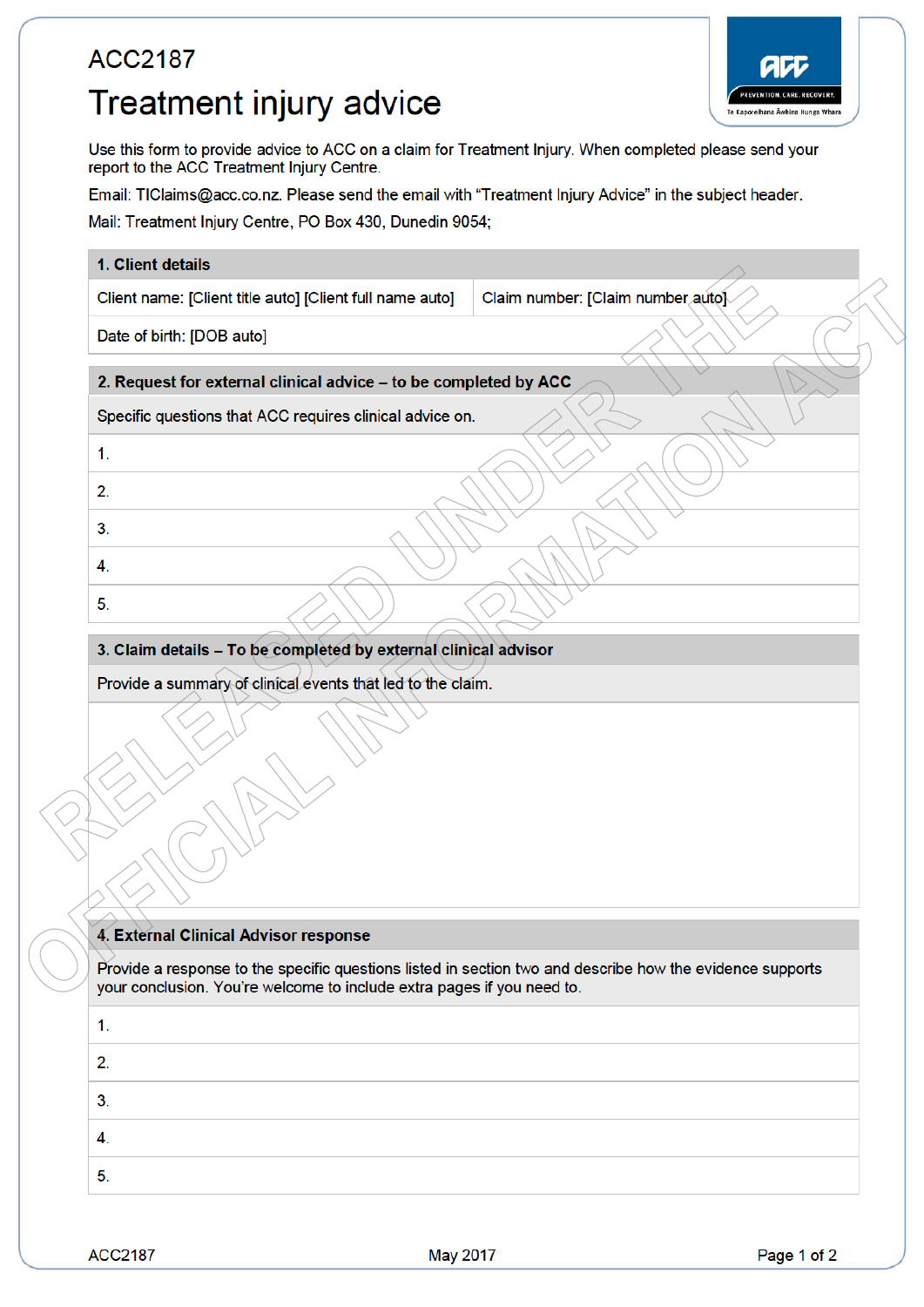## **ACC2187 Treatment injury advice**

#### 5. References

Provide a list of references to support your clinical advice.

#### 6. External clinical advisor's declaration and signature

If the Office of the Health and Disability Commissioner (HDC) requests a copy of this report, do you agree to be named in the HDC report if your advice is quoted? (The HDC report may be published on the HDC website.)  $\Box$  Yes  $\Box$  No

Signature:

Date:

Name:

Occupation/Speciality:

When we collect, use and store information, we comply with the Privacy Act 1993 and the Health Information Privacy Code 1994. For further details see ACC's privacy policy, available at www.acc.co.nz. We use the information collected on this form to fulfil the requirements of the Accident Compensation Act 2001.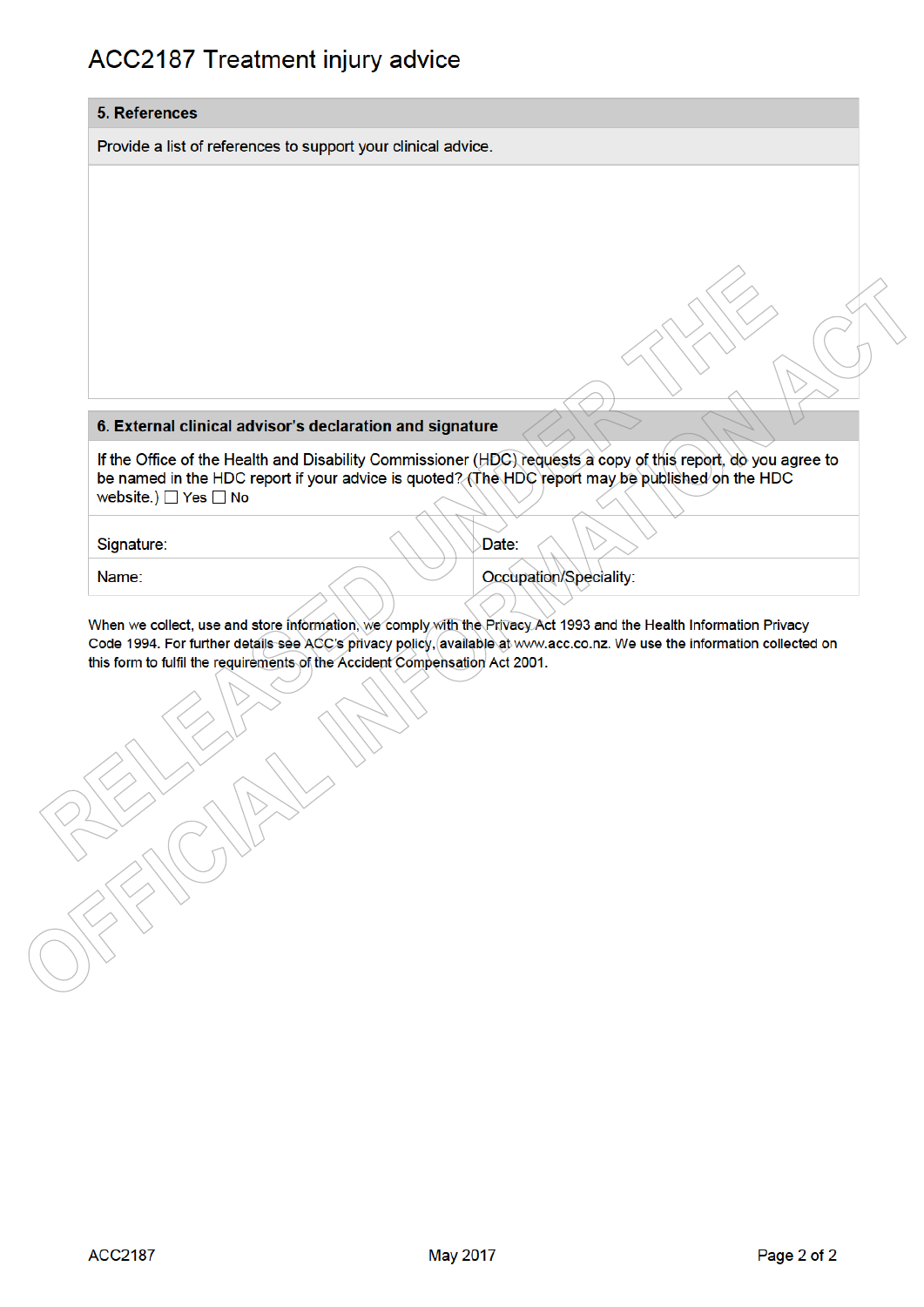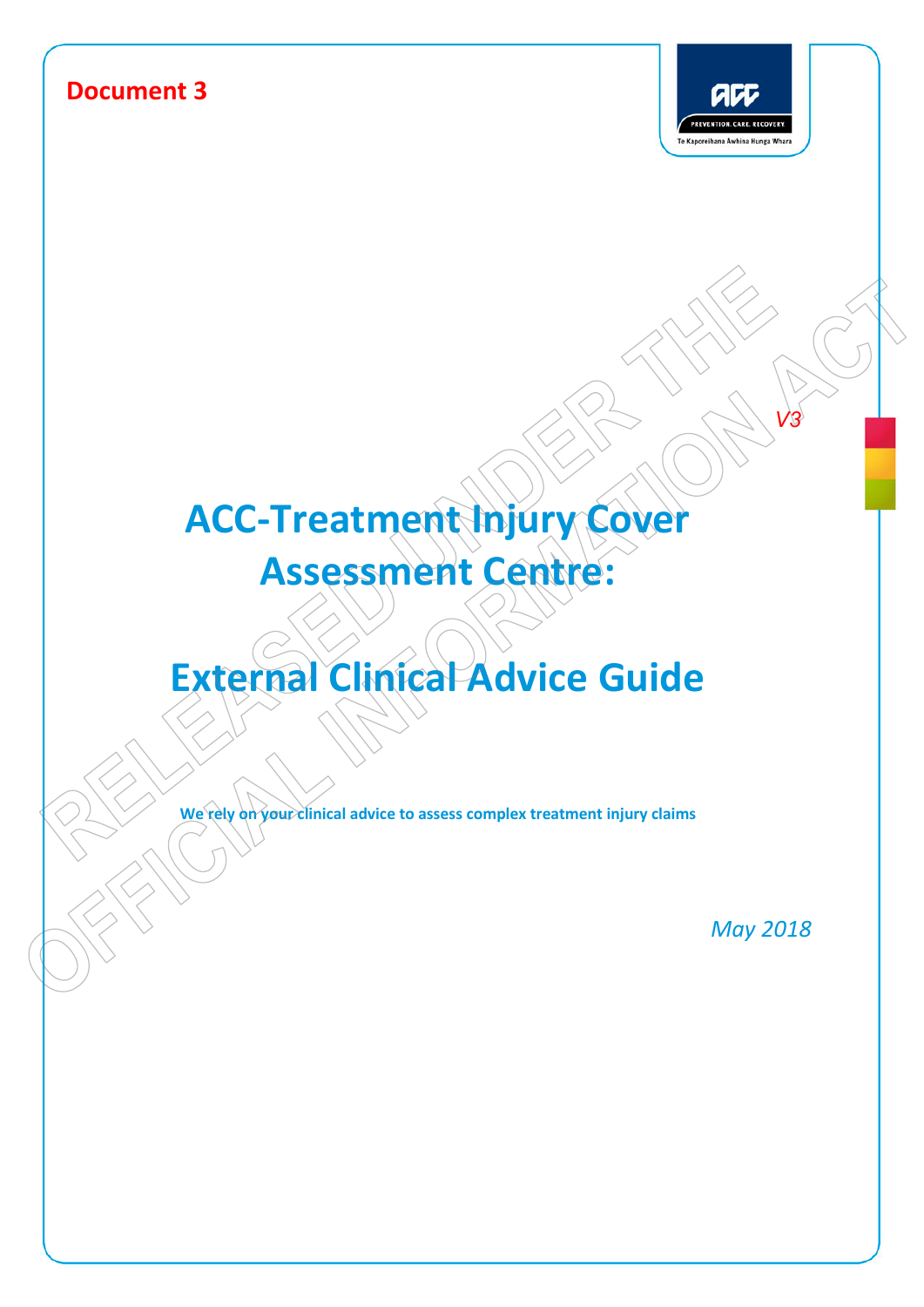## **1. Purpose**

This External Clinical Advisor Guide informs you of:

- your role as an External Clinical Advisor (**ECA**)
- ACC's role
- the treatment injury provisions.

## **2. External Clinical Advisor: your role**

#### *Impartial clinical advice helps us arrive at a decision for the client*

Your role is to provide impartial advice to ACC in keeping with professional requirements for honest, accurate, objective reports that are delivered promptly and are based on relevant information.

You should give opinions only on matters within your area of expertise. If you do not consider yourself suitably qualified to provide the advice, you should notify the person at ACC who requested it.

It is essential that your advice is free from bias or any appearance of bias. The test for bias is whether there is any risk, or perceivable risk, that the ECA might unfairly favour or disfavour the injured person they have been asked to advise on. Any personal connection with the injured person must be disclosed to ACC at the time advice is sought.

#### *Quality of advice*

Your advice must be accurate and shouldn't be speculative or be based on insufficient or flawed information. If you are not satisfied that a medical opinion can be accurate, based on all the information provided in the file, you must clearly state this in the report.

If you use references to substantiate or qualify your opinion these must be from reputable medical journals, or medical webpages used by your profession.

## *Consultation and review*

It is acceptable to discuss issues with a professional colleague; provided the colleague has no connection to the claim and no identifying details are revealed. Where input of this nature helps to form your opinion, it needs to be referenced in your report, including the qualifications of the colleague.

## *Timeliness*

ACC recognises that as a registered health practitioner your first priority is to the patients you see and treat every day, as a result we understand that completing clinical advice for ACC can take up to a few weeks.

If for whatever reason your advice is likely to take longer than this please let us know. We will either make alternate arrangements, or at least we will be able to inform the client why there is a delay.

Similarly, where there is urgency in receiving your advice we will let you know.

In relation to frequency of requests, this is for your determination. If you only want one request at a time to provide a report, please let us know as we appreciate that you are very busy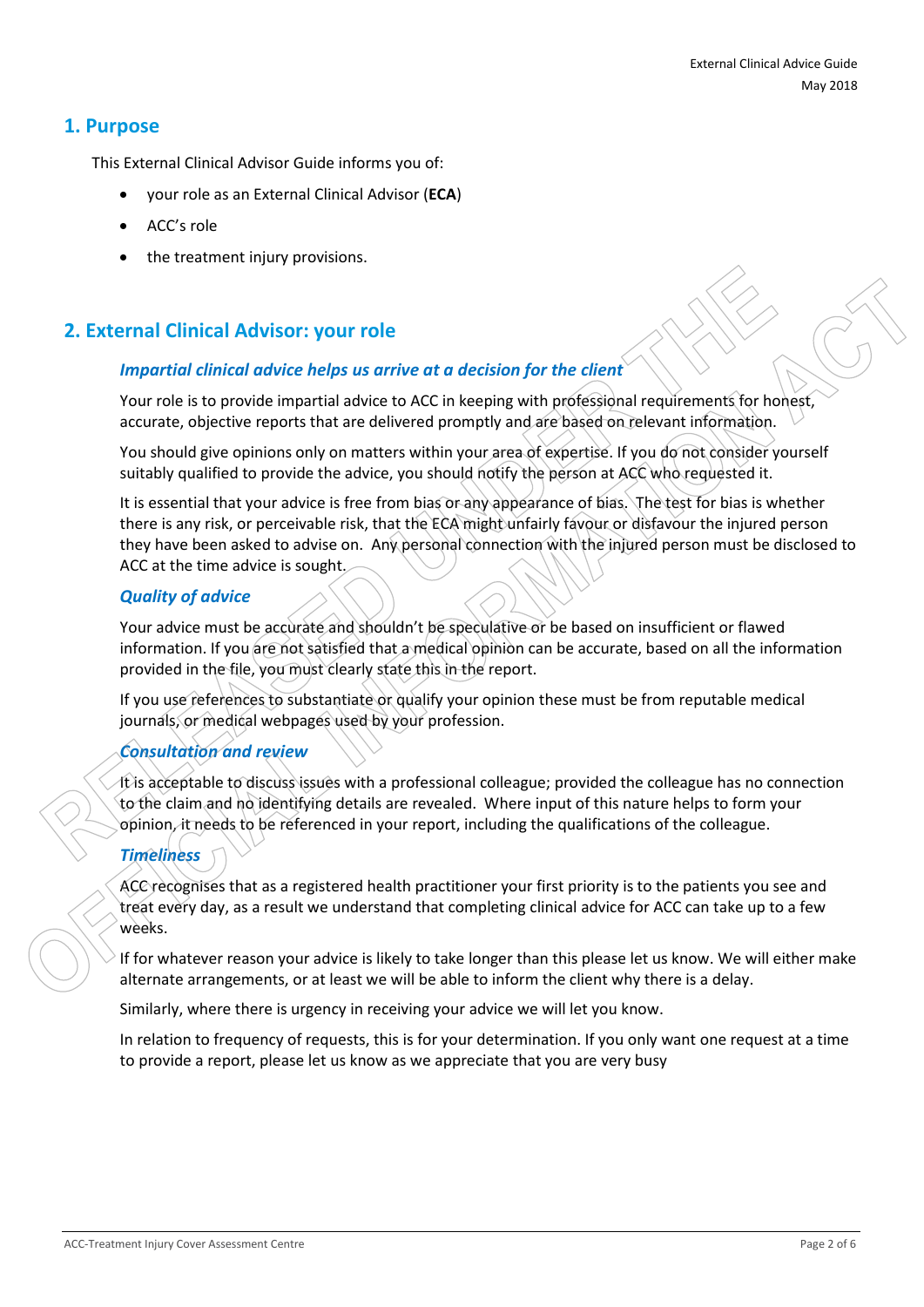#### *Privacy*

Privacy is a core focus area for ACC. ACC's privacy policy (available **here**), publicly available on its website, sets out the principles used by ACC to collect, use, disclose and store personal and health related information. You should manage personal information carefully and respectfully.

## **3. ACC's role**

#### *We issue a decision based on all the relevant clinical information on file*

The role of an ECA is to provide clinical expertise to ACC. When asked to provide your opinion on a claim, ACC will provide you with copies of clinical records and any relevant reports from other providers. You will be asked specific questions to respond to. Please do not provide additional comment unless asked and do not provide a cover decision recommendation. This is ACC's role to determine cover.

#### *Feedback: sometimes we may seek clarification or further comment*

On receipt of your completed report we assess the summary and opinion provided. If we have any outstanding questions or need to clarify a specific point with you, then we will get in touch as your report forms an important part of ACC's decision-making process.

#### *How the process works*

All treatment injury claims are assessed by a Treatment Injury Cover Specialist, who typically has an allied health background, eg nursing, physiotherapy or midwifery. Once they have received all the relevant clinical information but outstanding questions remain, ECA advice may be sought.

The Claims Administrator facilitates this process by:

- contacting you and sending the report request(TI40 attached) via email
- depending on your preference emailing (password protected) or couriering the relevant clinical information to a secure address
- via email confirms receipt of the completed advice with your invoice attached.

All clinical information provided to you must be securely destroyed. Physical files that cannot be securely destroyed must be returned to ACC via courier.

ACC allows for up to five hours of reimbursement on a treatment injury report and this is set at \$276 per hour (incl. GST).<sup>1</sup>

Should you need to allocate significantly more time to complete a report then please inform the Treatment Injury Cover Specialist who manages the claim.

## **4. The treatment injury provisions at a glance**

#### *Background:*

The Accident Compensation Corporation (ACC) has provided comprehensive, no fault cover for people injured in accidents since 1974. The right to take legal action for personal injury covered by ACC is removed other than for exemplary damages.

 $<sup>1</sup>$  This is subject to change.</sup>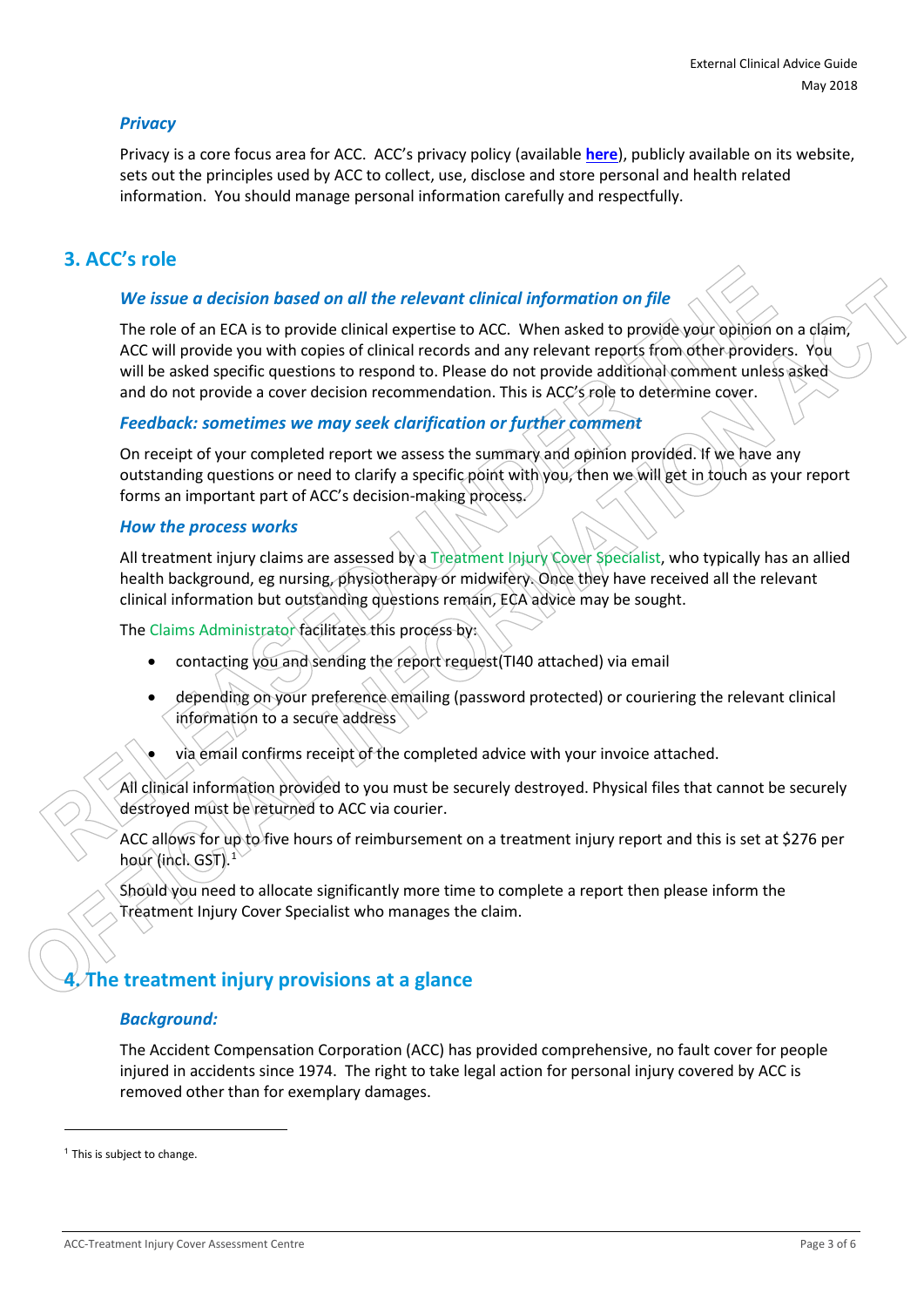#### The move from medical misadventure to treatment injury

The treatment injury provisions were introduced in 2005 following a government review which identified the ACC medical misadventure scheme had several inherent problems. These were; it:

- was inconsistent with the rest of the no-fault accident compensation scheme
- duplicated the role of other agencies in trying to identify fault (for claims related to medical error)
- did not fit comfortably within the approach being promoted in the health sector to reduce adverse events.

Under the medical misadventure scheme, cover was granted if it was established that a failure by a registered health professional to observe a reasonable standard of care had resulted in a physical injury. This was known as medical error.

Alternatively cover would also be granted if a patient suffered a rare and severe consequence of treatment properly given - termed medical mishap. The definition of "rare and severe" was considered confusing and arbitrary in nature.

"Rare" was defined as occurring in less than 1% of cases in which the treatment in question was given. "Severe" meant injury resulting in death, hospitalisation for more than 14 days, or significant disability lasting more than 28 days.

#### **Treatment injury**

This newer approach to patient injury is more in line with those victims of workplace, motor vehicle and other accidental injuries, where the element of fault does not need to be established for cover to be granted by ACC.

## **Complex claims**

ACC legislation describes some claims for cover as "complicated". These claims can take more time to assess because of the additional information needed. Complicated claims include personal injuries caused by treatment and claims lodged more than 12 months after the date the personal injury occurred.

When assessing complicated claims, ACC may seek the consent of the patient to contact their treatment providers seeking additional information.

The table below provides a summary of the key terms or phrases that relate to the treatment injury provisions. The treatment injury provisions in full can be found here.

#### **Key terms or phrases**

| Term or phrase              | <b>Meaning</b>                                                                                       |
|-----------------------------|------------------------------------------------------------------------------------------------------|
| Personal or physical injury | Damage or harm to tissue                                                                             |
| Treatment                   | Provided by (or at the direction of) a registered<br>health professional as defined under the AC Act |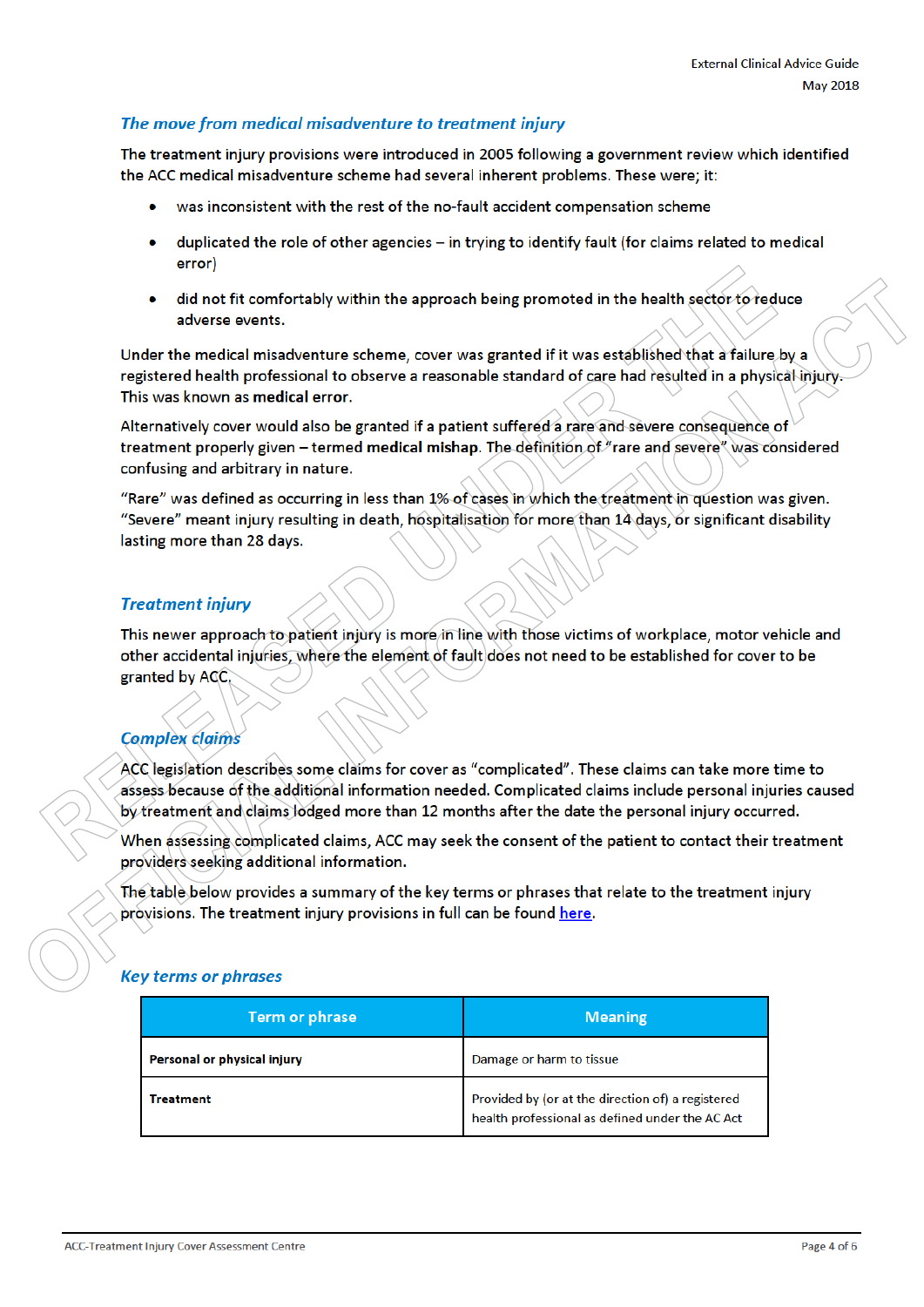| Causation                                                                   | A physical injury caused by treatment                                                                                                                                                                                                                                                              |  |
|-----------------------------------------------------------------------------|----------------------------------------------------------------------------------------------------------------------------------------------------------------------------------------------------------------------------------------------------------------------------------------------------|--|
| Necessary part                                                              | A physical injury caused by treatment which was<br>intentional                                                                                                                                                                                                                                     |  |
| <b>Ordinary consequence</b>                                                 | A physical injury caused by treatment that was not<br>unexpected given: the patient's underlying health<br>condition and the clinical knowledge at the time<br>of treatment                                                                                                                        |  |
| Failure to provide treatment, or to provide<br>treatment in a timely manner | The registered health professional involved could<br>and should have taken adopted a different<br>treatment pathway or provided different<br>treatment. What must be established is that a<br>failure to diagnose materially impacted on the<br>development of the disease to establish causation. |  |

## *Reporting a belief of a risk of harm*

ACC has a legal obligation to make a notification to the authority responsible for patient safety when we *believe* there is a risk of harm to the public.

It is not ACC's role to make any definitive findings. Nonetheless where we have legitimate concerns regarding patient safety during the course of processing a claim we must pass this information on to the relevant authority.

The treatment injury provisions, in part, were introduced to ensure ACC did not duplicate the role of other agencies eg the Health and Disability Commissioner. The focus was on making the claim process simpler and quicker, ensuring there is a climate of learning when things go wrong, and protecting patient safety.

This may mean we make a notification without all the relevant medical information to the authority responsible.

## **6. Communication**

## *If your circumstances or availability changes let us know*

It's really important that the decision-making process is not unduly delayed for our clients so please tell us how things are going and how many report request you can manage at a time. We understand that you may not always be able to complete reports for us (due to annual leave) or your capacity to do them may change  $-$  so just let us know.

Our aim is to foster a good working relationship as the role you play in helping us to assess claims for treatment injury and reach a decision is vital.

We look forward to working with you.